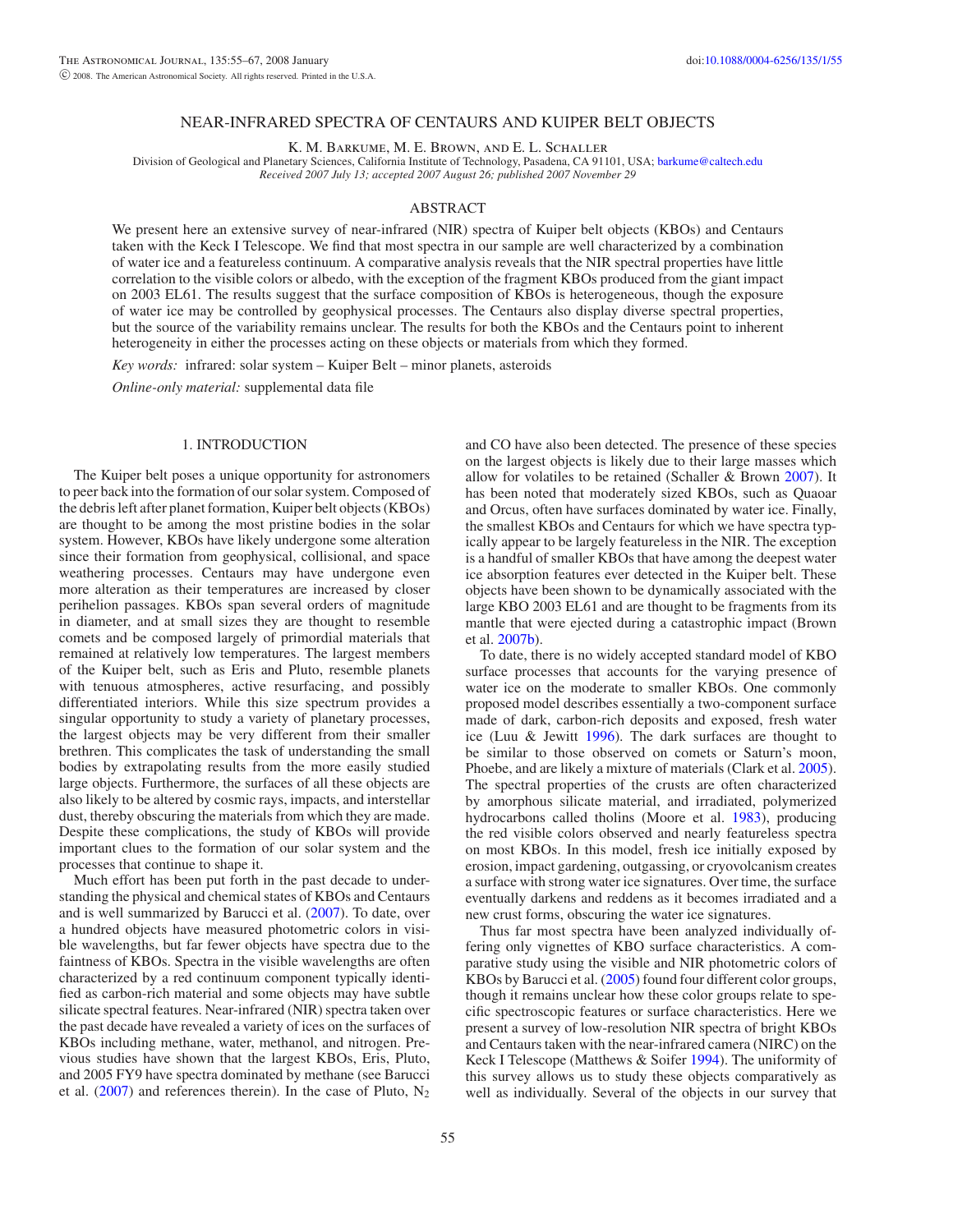showed evidence of particularly interesting or unique surfaces have already been published previously (e.g., 2005 FY9 and 2003 EL61). Thus, we concentrate here on a comparative study with the aim of understanding the surface processes that may be generally acting on the Centaur and KBO populations. We begin by describing our sample of observed objects in Section [2.](#page-1-0) We discuss the observations and data reduction in Section [3,](#page-1-1) and the analysis of the spectra, including the spectral fitting, in Section [4.](#page-1-2) We find that the properties of the collisional family members of 2003 EL61 differ from the general population of KBOs and therefore we describe our results for these two populations separately in Sections [5.1](#page-7-0) and [5.2.](#page-9-0) Finally, we discuss impact that the results of this work have on our general understanding of the physical processes that occur in the outer solar system in Section [6.](#page-11-0)

### 2. THE SAMPLE

<span id="page-1-0"></span>For our survey we preferentially selected KBOs with an absolute magnitude less than 5.0, corresponding to objects with a diameter longer than about ∼400 km, assuming a 10% albedo (Stansberry et al. [2007\)](#page-12-8), though six KBOs have absolute magnitudes greater than 5.0. We excluded any KBOs and Centaurs with visual magnitudes greater than ∼21, which we found was our effective magnitude limit with NIRC. Targets located near the galactic plane were also abandoned due to contamination from field stars. Of the possible targets, the KBOs were evenly distributed between hot classical and resonant population, with a few objects belonging to the scattered disk. For the purpose of our survey, Centaurs are defined to be objects with perihelia less than 25 AU. No cold classical objects were observed due to the lack of bright targets in this population. In total, we observed 33 bright KBOs and 12 Centaurs with NIRC from 1998 March to 2007 April.

### 3. OBSERVATIONS AND DATA REDUCTION

<span id="page-1-1"></span>Low-resolution (*λ/*∆*λ* ∼ 160) spectra from 1.4 to 2.5 *µ*m were obtained with NIRC for each object using a 150 lines  $\mu$ m<sup>-1</sup> grism and an H–K-order sorting filter. A complete list of observations is provided in Table [1.](#page-2-0) Targets were identified in fields by their motion and tracked during observations by the telescope. The exposure times for the spectra were between 150 s and 300 s, but were typically 200 s. Dithering between subsequent images by 5 arcsec was used to subtract most of the background sky emission. Solar-type stars were observed for calibration purposes at similar air masses and times to target observations, with the typical differences in air mass being less than 0.1.

The raw image processing and spectral extraction were done using standard procedures. We first subtracted sequential images to remove most of the sky background emission and divided by a flat-field image constructed from a median dome flat. We then measured and removed any curvatures in the sky lines in individual images. Residual sky emission was measured on either side of the target spectrum and subtracted from the image. The spectrum was then extracted by summing in the spatial direction, typically a 7–10 pixel swath, centered on the target at each spectral position. Bad pixels were identified by visual inspection and removed. Spectra of calibration stars were extracted similarly with the exception of removing the curvature. Since exposures were too short for calibration sources to measure the skyline curvature accurately, the curvature measurements were used from target observations. Target spectra were then divided



<span id="page-1-3"></span>**Figure 1.** The relative reflectance spectra of 2003 EL61 and its collisional family. The KBOs shown above are 25: 2003 EL61, 4: 1995 SM55, 15: 2003 TX300, 28: 2005 RR43, and 23: 2003 OP32. Each spectrum is normalized to 1.0 (the dashed gray lines) and offset to allow for comparison. A model spectrum of pure water ice is also shown at the top (thick dark gray line). The region between 1.8 and 1.9  $\mu$ m is masked due to the large errors introduced by H2O telluric lines. The thick gray line represents the best-fit model to each spectrum and is a combination of water ice and a sloped continuum component. See Section [4](#page-1-2) for more information on the modeling and Table [2](#page-6-0) for the fit results.

by a calibration star spectra taken at a similar air mass and time to remove atmospheric absorptions and produce a reflectance spectrum. A more detailed discussion of our data reduction methods is available in Brown [\(2000\)](#page-12-9).

The signal to noise was low in individual spectra and therefore multiple spectra were added together to obtain higher signal to noise. In many cases, spectra were added over multiple nights (see Table [1\)](#page-2-0). Multiple spectra of a single target were then summed together weighted by their noise to produce a final spectrum. We examined individual spectra to look for substantial variability with time or rotational phase. We did not detect any significant variation in the spectra of any object, though small changes are undetectable due to noise. As such, the spectra we show here represent an average spectrum. High signal-to-noise spectra were obtained for most objects with an average of 6000 s of total integration time.

### 4. ANALYSIS

<span id="page-1-2"></span>The reflectance spectrum for each object is shown in Figures [1–](#page-1-3)[7.](#page-7-1) We broadly find that our results fit with the spectral trends seen previously for KBOs (see Barucci et al. [\(2007\)](#page-12-0) for a review). The largest object in our survey, 2005 FY9, has spectral features dominated by methane ice, which has previously been explained by the low escape rate of volatiles on large KBOs (Schaller & Brown [2007\)](#page-12-1). The lack of observed methane on the remaining objects in the sample supports the models of Schaller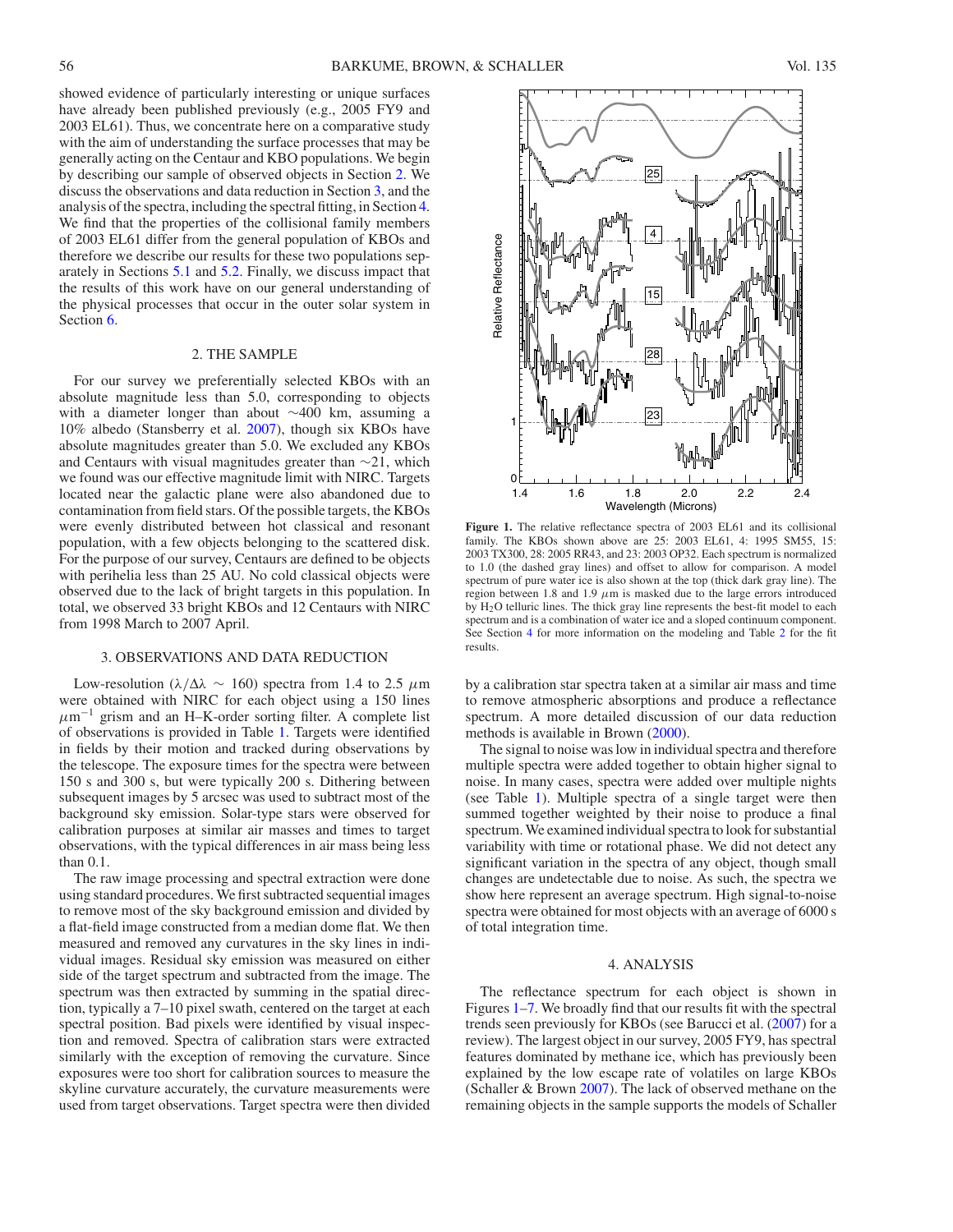# No. 1, 2008 KBO SPECTRA 57

<span id="page-2-0"></span>

| <b>Table 1</b>          |  |
|-------------------------|--|
| Journal of Observations |  |

| Number       | Object                                                 | UT Date                      | Exposure Time (s)   | Air mass                       | <b>Calibration Source</b> |
|--------------|--------------------------------------------------------|------------------------------|---------------------|--------------------------------|---------------------------|
|              |                                                        |                              | Kuiper belt objects |                                |                           |
| $\mathbf{1}$ | 15875 (1996 TP66)                                      | 2000 Jul. 22                 | 5000                | $1.27 - 1.02$                  | BD +17209                 |
|              |                                                        | 2000 Aug. 5                  | 6200                | $1.21 - 1.02$                  | BD +05 5212               |
|              |                                                        | 2000 Aug. 6                  | 1000                | $1.01 - 1.02$                  | BD +05 5212               |
| 2            | 19521 Chaos (1998 WH24)                                | 2000 Sept. 15                | 11000               | $1.00 - 1.36$                  | HD30701, SAO 149875       |
| 3            | 20000 Varuna (2000 WR106)                              | 2001 Mar. 10                 | 6000                | $1.47 - 1.05$                  | HD 42112, HD 41919        |
|              |                                                        |                              |                     |                                | HD 42358, HD41880         |
| 4            | 24835 (1995 SM55) <sup>a</sup>                         | 2006 Oct. 9                  | 3000                | $1.10 - 1.20$                  | HD 254985                 |
| 5            | 26181 (1996 GQ21)                                      | 2001 Mar. 10                 | 8000                | $1.14 - 1.38$                  | HD 150583, HD 148592      |
|              |                                                        |                              |                     |                                | HD 151786, HD 149826      |
|              |                                                        | 2001 May 5                   | 4000                | $1.14 - 1.27$                  | HD 133688                 |
| 6            | 26375 (1999 DE9)                                       | 2000 Mar. 10                 | 6000                | $1.05 - 1.22$                  | HD 43515, HD 40977        |
|              |                                                        |                              |                     |                                | HD 42112, HD 148116       |
| 7            | 28978 Ixion (2001 KX76)                                | 2002 May 27                  | 4000                | $1.29 - 1.39$                  | HD100803                  |
| 8            | 33340 (1998 VG44)                                      | 2003 Nov. 13                 | 4000                | $1.00 - 1.03$                  | HD 285216                 |
| 9            | 38628 Huya (2000 EB173)                                | 2000 Jun. 18                 | 1800                | $\cdot \cdot \cdot^b$          | SAO 11973                 |
|              |                                                        | 2000 Jun. 19                 | 2700                | $\ldots$ <sup>b</sup>          | SAO 11973                 |
| 10           | 42301 (2001 UR163)                                     | 2004 Nov. 22                 | 3000                | $1.02 - 1.08$                  | $BD +0993$                |
| 11           | 47171 (1999 TC36)                                      | 2000 Aug. 6                  | 5200                | $1.18 - 1.46$                  | BD +05 5212               |
|              |                                                        | 2003 Nov. 11                 | 4000                | $1.11 - 1.16$                  | BD +07 173                |
| 12           | 47932 (2000 GN171)                                     | 2001 May 6                   | 6000                | $1.10 - 1.18$                  | HD 133688                 |
| 13           | 50000 Quaoar (2002LM60)                                | 2003 May 10                  | 3000                | 1.22                           | HD 155731                 |
|              |                                                        | 2003 May 12                  | 7000                | $1.23 - 1.41$                  | HD 161788, HD 155731      |
| 14           | 55565 (2002 AW197)                                     | 2003 Nov. 10                 | 3000                | $1.02 - 1.04$                  | HD 262124                 |
|              |                                                        | 2003 Nov. 11                 | 1000                | $1.07 - 1.10$                  | BD +09 2095               |
|              |                                                        | 2003 Nov. 12                 | 1000                | 1.14                           | BD +09 2095               |
| 15           | 55636 (2002 TX300) <sup>a</sup>                        | 2003 Nov. 10                 | 2000                | $1.01 - 1.00$                  | HD 461                    |
|              |                                                        | 2004 Sep. 5                  | 5000                | $1.01 - 1.13$                  | HD 4820                   |
| 16           | 55637 (2002 UX25)                                      | 2003 Nov. 10                 | 6000                | $1.01 - 1.04$                  | HD 461, BD +07 369        |
| 17           | 55638 (2002 VE95)                                      | 2003 Nov. 11                 | 8000                | $1.01 - 1.09$                  | $BD + 8615$               |
| 18           | 66652 (1999 RZ253)                                     | 2000 Aug. 5                  | 2000                | $1.33 - 1.23$                  | HD 204741                 |
|              |                                                        | 2000 Aug. 6                  | 4000                | $1.22 - 1.43$                  | HD 204741, BD +05 5212    |
| 19           | 84522 (2002 TC302)                                     | 2003 Nov. 13                 | 5000                | $1.24 - 1.00$                  | HD13650                   |
| 20           | 84922 (2003 VS2)                                       | 2005 Oct. 15                 | 4000                | $1.20 - 1.49$                  | HD 281368                 |
| 21           | 119951 (2002 KX14)                                     | 2003 May 10                  | 3000                | $1.29 - 1.33$                  | HD 143955                 |
| 22           | 120132 (2003 FY128)                                    | 2003 May 5                   | 3000                | $1.09 - 1.10$                  | HD 113254                 |
| 23           | 120178 (2003 OP32) <sup>a</sup>                        | 2005 Oct. 15                 | 4000                | $1.11 - 1.36$                  | HD 206938                 |
| 24           | 120348 (2004 TY364)                                    | 2005 Oct. 15                 | 5000                | $1.18 - 1.25$                  | HD 15907                  |
| 25           | 136108 (2003 EL61) <sup>a</sup>                        | 2005 Apr. 26                 | 5000                | $1.01 - 1.19$                  | HD 126694                 |
| 26           | 136472 (2005 FY9)                                      | 2005 Apr. 26                 | 3000                | $1.02 - 1.11$                  | HD 113338                 |
|              |                                                        | 2005 Apr. 27                 | 6000                | $1.17 - 1.04$                  | HD 100796                 |
| 27           | 145452 (2005 RN43)                                     | 2006 Oct. 7                  | 4000                | $1.07 - 1.08$                  | HD 206938                 |
| 28           | 145453 (2005 RR43) <sup>a</sup>                        | 2006 Oct. 8                  | 3000                | $1.05 - 1.15$                  | $G32-8$                   |
|              |                                                        | 2006 Oct. 9                  | 3000                | $1.17 - 1.29$                  | HD 34828                  |
| 29           | 2003 AZ84                                              | 2004 Nov. 22                 | 4000                | $1.01 - 1.12$                  | HD 264528                 |
|              |                                                        |                              |                     |                                | HD 63690                  |
|              |                                                        | 2007 Apr. 5                  | 5000                | $1.02 - 1.49$                  | BD +13 1721, HD 77708     |
|              |                                                        |                              |                     |                                | BD +25 1858, HD 87860     |
|              |                                                        | 2007 Apr. 6                  | 4000                | $1.02 - 1.10$                  | HD 77708                  |
| 30           | 2004 NT33                                              | 2005 Oct. 14                 | 3000                | $1.06 - 1.01$                  | BD +12 4466               |
| 31           | 2004 PG115                                             | 2004 Sep. 5                  | 6000                | $1.08 - 1.23$                  | SAO 144860                |
| 32           | 2005 QU182                                             | 2006 Oct. 9                  | 4000                | $1.23 - 1.39$                  | $G$ 32-8                  |
| 33           | 2005 UQ513                                             | 2006 Oct. 7                  | 3000                | $1.07 - 1.09$                  | $BD + 03351$              |
|              |                                                        | 2006 Oct. 8                  | 3000                | $1.04 - 1.11$                  | BD +14 4758               |
|              |                                                        |                              | Centaurs            |                                |                           |
| 34           | 2060 Chiron (1977 UB)                                  | 1998 Aug. 03                 | 500                 | $1.76 - 1.83$                  | SAO 159027 (A0)           |
| 35           | 5145 Pholus (1992 AD)                                  | 1998 Mar. 08                 | 2000                | $1.05 - 1.22$                  | SAO 100913 (A3)           |
| 36           | 8405 Asbolus (1995 GO)                                 | 1998 Mar. 07                 | 1000                | $1.33 - 1.34$                  | SAO 182160 (A2)           |
| 37           | 10199 Chariklo (1997 CU26)                             | 1998 Mar. 07                 | 1000                | $1.03 - 1.05$                  | SAO 098558 (A2)           |
| 38           | 29981(1999 TD10)                                       | 2000 Aug. 6                  | 4000                | $1.05 - 1.08$                  | BD +05 5212               |
| 39<br>40     | 31824 Elatus (1999 UG5) <sup>b</sup>                   | .                            | $\ldots$<br>4000    | $\cdots$                       | $\ldots$                  |
| 41           | 52872 Okyrhoe (1998 SG35)<br>54598 Bienor (2000 QC243) | 2003 Nov. 12<br>2003 Nov. 11 | 6000                | $1.04 - 1.08$<br>$1.10 - 1.18$ | HD 26064<br>SAO 146792    |
|              |                                                        |                              |                     |                                | HD221221                  |
|              |                                                        |                              |                     |                                |                           |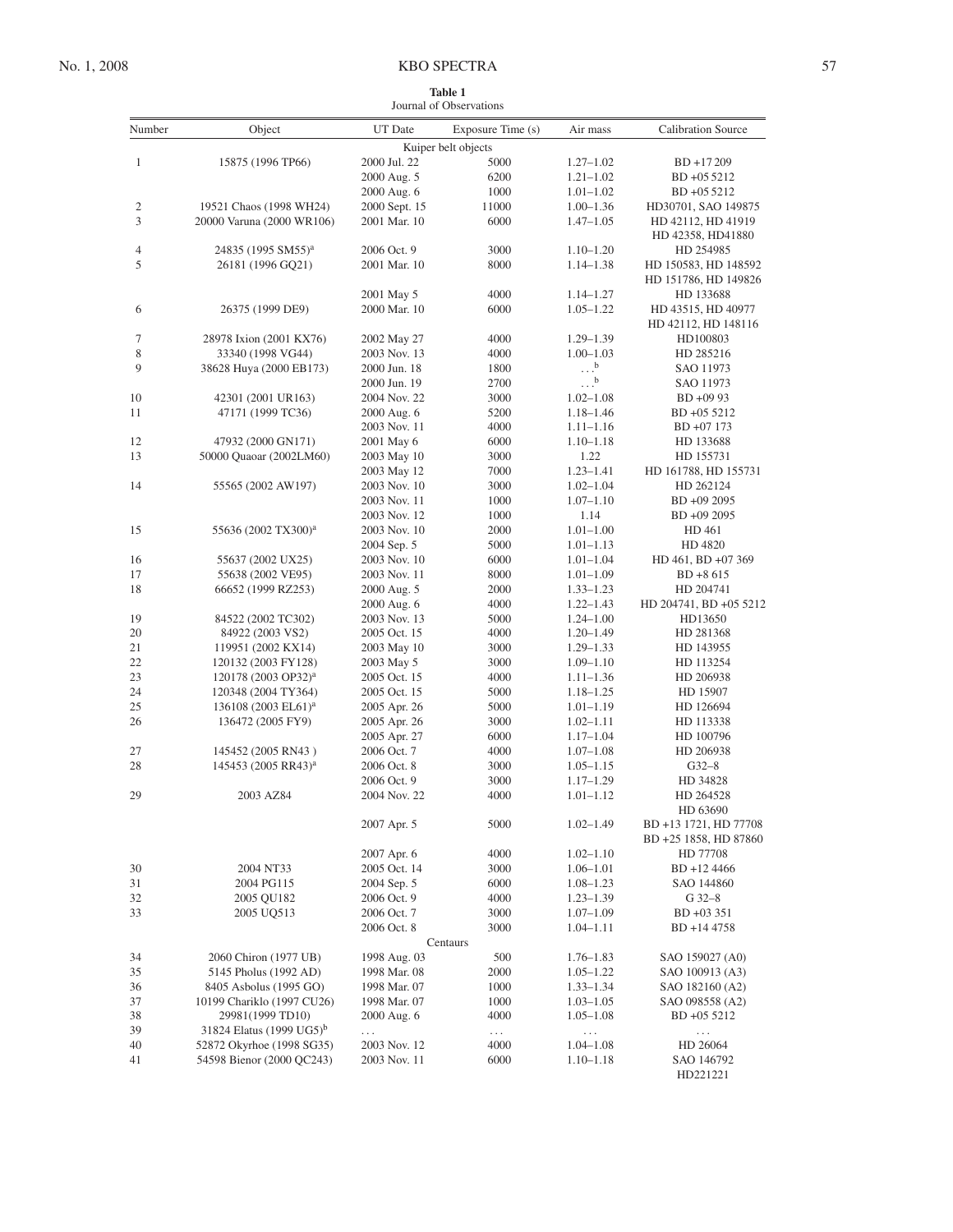|        | (Continued)              |                |                   |               |                           |  |  |  |  |  |
|--------|--------------------------|----------------|-------------------|---------------|---------------------------|--|--|--|--|--|
| Number | Object                   | <b>UT</b> Date | Exposure Time (s) | Air mass      | <b>Calibration Source</b> |  |  |  |  |  |
| 42     | 65489 Ceto (2003 FX128)  | 2003 May 11    | 1800              | $1.05 - 1.41$ | HD160805, HD 107514       |  |  |  |  |  |
|        |                          | 2003 May 12    | 3200              | $1.04 - 1.07$ | HD 113254                 |  |  |  |  |  |
|        |                          | 2007 Apr. 5    | 4000              | $1.25 - 1.65$ | BD +01 2956, HD 146396    |  |  |  |  |  |
|        |                          |                |                   |               | HD 159741, HD 155598      |  |  |  |  |  |
|        |                          | 2007 Apr. 6    | 6000              | $1.05 - 1.25$ | HD 130875, HD 155598      |  |  |  |  |  |
| 43     | 83982 Crantor (2002 GO9) | 2003 May 12    | 3000              | $1.07 - 1.13$ | HD 126170                 |  |  |  |  |  |
| 44     | 95626 (2002 GZ32)        | 2003 May 11    | 2600              | 1.01          | HD 107514                 |  |  |  |  |  |
| 45     | 127546 (2002 XU93)       | 2003 Nov. 10   | 7000              | $1.03 - 1.17$ | HD 262124                 |  |  |  |  |  |
|        |                          | 2003 Nov. 11   | 4000              | $1.01 - 1.03$ | HD 262125                 |  |  |  |  |  |

**Notes.**

a 2003 EL61 and its associated family members.

<sup>b</sup> Observing log records could not be recovered.



Figure 2. The relative reflectance spectra for the following KBOs-13: Quaoar, and 29: 2003 AZ84, 30: K40713A, 5: 1996 GQ21, 17: 2002 VE95, 19: 2002 TC302, and 11: 1999 TC36. The spectra are shown in decreasing fraction of water ice from bottom to top. See Table [2](#page-6-0) for the fraction of water ice detected in the spectrum and the other fit results for the spectral models. Water ice is detected on Quaoar, 2003 AZ84, 1996 GQ21, 2002 VE95, and 1999 TC36 at the 3*σ* level or higher. 2002 TC302 has a 2*σ* detection of water ice. We do not detect additional ice species in the spectra of these KBOs.

& Brown [\(2007\)](#page-12-1), which suggests that differential loss rates of volatiles can provide a first-order explanation for the surfaces of KBOs and Centaurs. 2005 FY9 has been discussed in previous studies (e.g., Licandro et al. [2006;](#page-12-10) Brown et al. [2007a\)](#page-12-11) and therefore will not be considered for further analysis.

With few exceptions, the remaining objects have either spectral signatures of water ice at 1.5  $\mu$ m and 2.0  $\mu$ m with varying line strengths or show no identifiable spectral features. Ideally, these spectra can provide information about the abundance of surface constituents. Approximations to the equations of radiative transfer for particulate surfaces have been developed by Hapke and others. They allow for the abundances and relative grain sizes of particles to be determined quantitatively using



**Figure 3.** The relative reflectance spectra for the following KBOs—22: 2003 FY128, 20: 2003 VS2, 33: K51024A, 7: Ixion, 24: 2004 TY364, 31: K40804A, and 14: 2002 AW97. The spectra are shown in decreasing fraction of water ice from bottom to top. See Table [2](#page-6-0) for the fraction of water ice detected in the spectrum and the other fit results for the spectral models. Water ice is detected on 2003 VS2 at higher than the 3*σ* level. It is marginally detected on K51024A, Ixion, 2004 TY364, and K40804 at least the 1*σ* level.

the reflectance spectra (Hapke [1993\)](#page-12-12). However, in practice, it is difficult to obtain accurate abundances because of the uncertainties in a number of parameters. To begin, the true geometric albedo, not the relative reflectance, is needed to estimate abundances accurately and few objects in our survey have albedo measurements. For those with albedo measurements, uncertainties remain due to the limited knowledge of the particle scattering properties, degeneracies between intimate and geographic mixtures of the constituents, and poor constraints on the optical constants of the materials. With these difficulties in mind, we do not attempt to make precise surface models of the KBO in our survey. Still much can be learned by parameterizing the spectra of the whole population and comparing the relative strengths of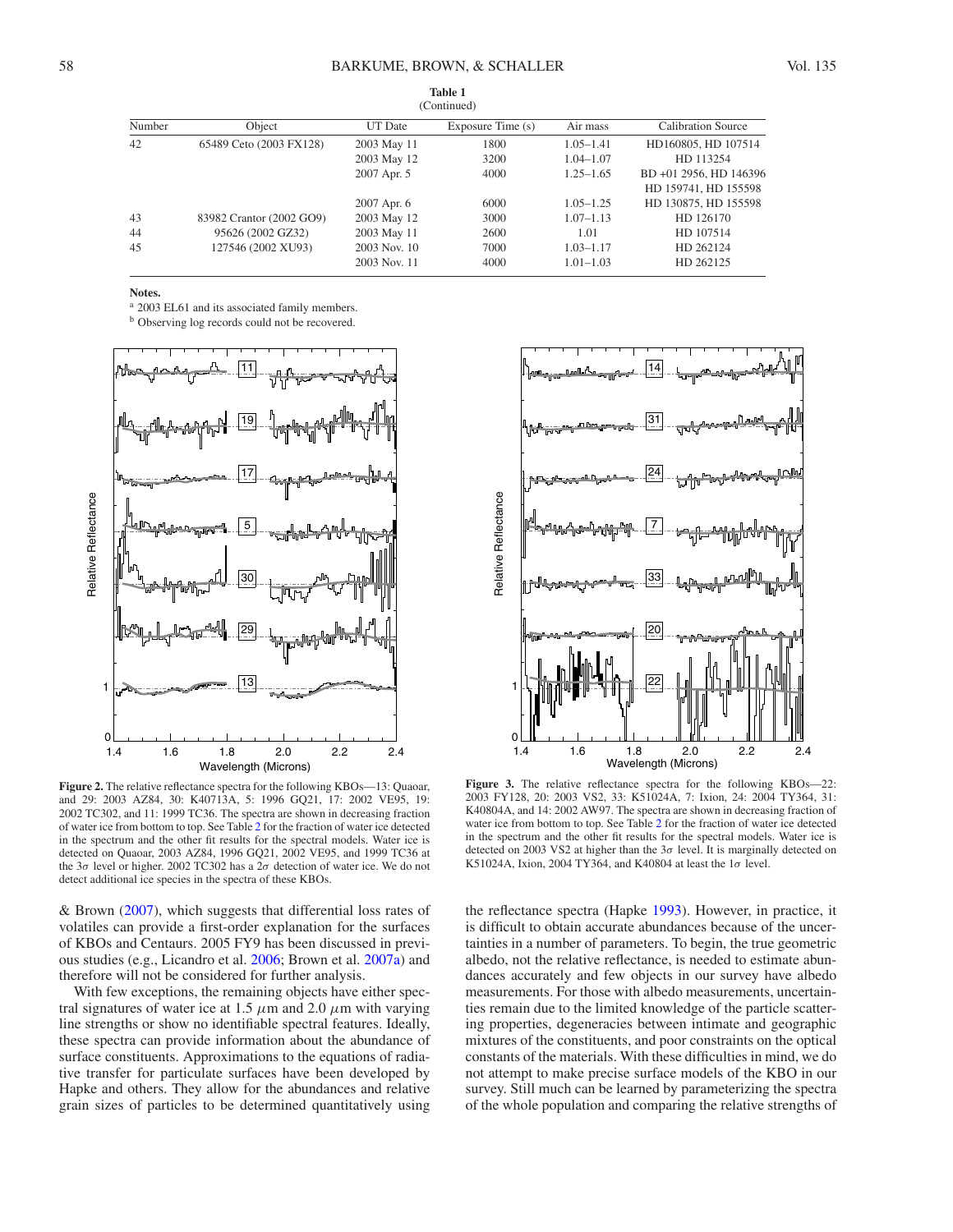

**Figure 4.** The relative reflectance spectra for the following KBOs—16: 2002 UX25, 10: 2001 UR163, 3: Varuna, 9: Huya, 6: 1999 DE9, 12: 2000 GN171, and 27: 2005RN43. The spectra are shown in decreasing fraction of water ice from bottom to top. See Table [2](#page-6-0) for the fraction of water ice detected in the spectrum and the other fit results for the spectral models. No ices are detected on these KBOs.

the spectral signatures of water ice on the surface using Hapke models. In particular, we can determine if the data are consistent with the simple two-component surface hypothesis of water ice and dark, carbon-rich material for the population as a whole. Furthermore, we can relate the fitted parameters of the spectra to other physical and chemical properties of the sample with the aim of determining the processes that control surface characteristics.

Previously, the spectra obtained in our survey were parameterized by finding the flux ratio between  $1.7 \mu m$  region where water ice produces little absorption and the  $2.0 \mu$ m region, which is at the bottom of the water ice absorption feature (Brown et al. [2007b\)](#page-12-2). This method introduces large errors into the parameterization as only small portions of the spectrum are utilized. To use the full information available in our spectra, we create spectral models of the surface reflectance between 1.4 and 2.4  $\mu$ m using the equations of radiative transfer developed by Hapke [\(1993\)](#page-12-12). To allow for comparison between objects, each spectrum was normalized to 1.0 by finding the median reflectance between 1.4 and 2.5  $\mu$ m. The region near the 1.8  $\mu$ m telluric water lines was excluded due to the large errors in this wavelength region. After each spectrum was normalized, it was fit with a spectral model using a least-squares minimization scheme that utilizes the Powell method for finding minima. A linear reflectance model of water ice and a continuum component was fit to each spectrum and solved for *f* , the fraction of water in the spectrum, and *m*, the slope of the continuum component. The model can be written as

$$
R(f, m, \lambda) = f \mathcal{R}_w(T, g, \lambda) + (1 - f)(m(\lambda - 2.0 \,\mu\text{m}) + 1.0)).
$$
\n(1)



**Figure 5.** The relative reflectance spectra for the following KBOs—1: 1996 TP66, 8: 1998 VG44, 33: K50830B, 2: Chaos, 21: 2002 KX14, and 18: 1999 RZ256. The spectra are shown in decreasing fraction of water ice from bottom to top. See Table [2](#page-6-0) for the fraction of water ice detected in the spectrum and the other fit results for the spectral models. Best-fit models produce negative *f* values for these KBOs which may be related to variable weather conditions during observation. See Section [5](#page-5-0) for more details.

 $\mathcal{R}_w$  is the reflectance spectrum of water ice calculated using the optical constants from Grundy & Schmitt [\(1998\)](#page-12-13) at temperature, *T* , and for grain size, *g*. The spectral features of water ice show only slight changes with temperatures in the range expected for the Kuiper belt, and therefore the temperature was set to 50 K (Grundy & Schmitt [1998\)](#page-12-13). The grain size, which parameterizes the optical path length through the ice, affects both the line shape and depth of water ice absorption features but has been found to be between ∼20 and ∼100 *µ*m on KBOs. To allow *f* to be compared across all objects, we set the grain size to 50  $\mu$ m, though different grains may exist on some objects. The slope of the continuum component, *m*, is allowed to vary but the reflectance of the continuum is constrained to be 1.0 at 2.0  $\mu$ m. To match the model to the data, we normalize the model using the same method of dividing by the median that was used to normalize the data. The error in the reflectance at each wavelength used to calculate  $\chi^2$  was found by first subtracting a smoothed spectrum from the data and finding the standard deviation of the surrounding pixels. The smoothed spectrum was created using a boxcar average of a 9 pixel wide region centered at each wavelength and the standard deviation was calculated over the same 9 pixel swath.

Formal statistical 1*σ* errors in the fit parameters were found by determining the values of *f* and *m* that produced  $\chi^2$ values equal to  $\chi^2_{\text{min}} + 1$ , where  $\chi^2_{\text{min}}$  is the minimum  $\chi^2$  value (Bevington & Robinson [1993\)](#page-12-14). However, the formal statistical errors do not take into account systematic errors and we find that they likely underestimate the true errors in our data. To obtain better estimates of the true errors, we selected objects in our survey whose spectra appeared to be consistent with no water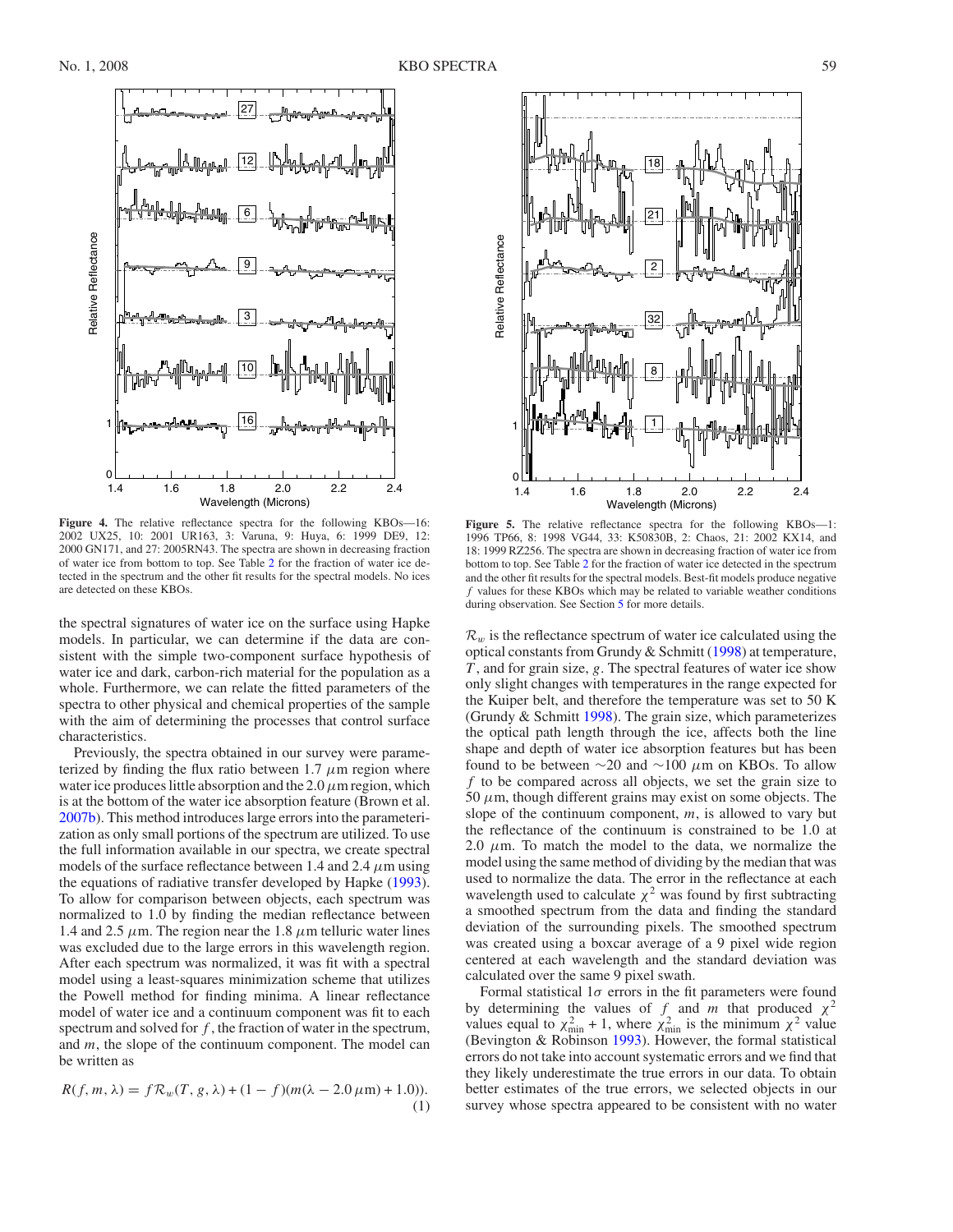

Figure 6. The relative reflectance spectra for the following Centaurs—42: Crantor, 37: Chariklo, 35: Pholus, 43: Ceto, 41: Bienor, and 40: Okyrhoe. The spectra are shown in decreasing fraction of water ice from bottom to top. Water ice is detected on Crantor, Chariklo, Pholus, and Ceto at the 3*σ* level or higher. Bienor and Okyrhoe have detections of water ice at a level between 1*σ* and 3*σ*. See Table [2](#page-6-0) for the fraction of water ice detected in the spectrum and the other fit results for the spectral models.

ice by visual inspection. For these objects, we determined the actual error required to have an *f* consistent with 0 within 3*σ* errors. We found that the formal statistical errors underestimated the true errors by a factor of ∼2 for these objects and therefore we take the actual  $1\sigma$  errors to be twice what was found by the formal statistics for all objects. The fit parameters for each object are listed in Table [2.](#page-6-0)

In addition to the spectral parameters we measured from the NIR spectra, we considered the visible color gradients of the objects, which are thought to be diagnostic of the carbonrich materials on KBOs. It has been shown that the visible spectrum of KBOs between 0.5*µ*m and 0.8*µ*m is well described by a single color gradient, *Gv*, measured using broadband photometry (Hainaut & Delsanti [2002\)](#page-12-15). We obtained visible color measurements for 35 of the 45 objects in our survey from published sources (see Table [2](#page-6-0) for the full list) and calculated the color gradient and its uncertainty using the *V* , *R*, and *I* colors and the method described in Hainaut & Delsanti [\(2002\)](#page-12-15). Five objects had no *I* -band measurements and one object had no *R*-band measurement. The spectral gradients were calculated for these objects using only the two available measurements. We find that the average difference in the gradient calculated using two versus three reflectance measurements is small compared to the errors in the color measurements. We also consider the sizes, albedos, and orbital characteristics of those objects in our survey for which measurements are available to gain a comprehensive understanding of these objects. The sizes and albedos are taken from Stansberry et al. [\(2007\)](#page-12-8) and are reproduced in Table [3](#page-8-0) along with the orbital elements of the objects in our survey.

# 5. RESULTS

<span id="page-5-0"></span>We find that most of the spectra are well fitted by our twocomponent model and that the spectra had a final reduced  $\chi^2_{\text{min}}$ of ∼1. See Figures [1–](#page-1-3)[7](#page-7-1) for the spectra and the best-fit models. Other than 2005 FY9, we find no compelling detections of additional ices such as  $NH_3$ , CH<sub>4</sub>, CO, or CO<sub>2</sub>, which are observed on some outer solar system bodies, though these species may be present in low abundances. Detections of NH3 have been reported for Charon and Quaoar (Brown & Calvin [2000;](#page-12-16) Jewitt & Luu [2004\)](#page-12-17). Our spectrum of Quaoar shows a similar flattening at 2.2  $\mu$ m that was observed by Jewitt & Luu [\(2004\)](#page-12-17) but  $\chi^2_{\text{min}}$  is not significantly decreased by the inclusion of NH3 or its hydrate. CH3OH has been previously detected on Pholus and 2002 VE95 (Cruikshank et al. [1998;](#page-12-18) Barucci et al. [2006\)](#page-12-19). We find that our two-component model works poorly for Pholus unless the region near the  $2.3 \text{ CH}_3$ OH absorption line is excluded. A three-component model that included CH<sub>3</sub>OH was constructed to determine if a better fit could be made by including this ice. We find that Pholus had a significant decrease in the  $\chi^2_{\text{min}}$  value by including CH<sub>3</sub>OH. For 2002 VE95, we find that the inclusion of CH3OH did not produce a significantly better fit to our spectrum and that our measured fraction of CH3OH in the spectrum is consistent with 0. However, up to  $25\%$  of the surface can be CH<sub>3</sub>OH without being detected in our spectrum due to the lower signal to noise beyond 2.2  $\mu$ m. Consequently, our spectrum may have insufficient signal to noise to detect the feature seen by Barucci et al. [\(2006\)](#page-12-19). We find that 1996 GQ21, which has similar spectral features to Pholus, also does not have a significant detection of CH<sub>3</sub>OH, but the signal to noise is similar to 2002 VE95. In summary, we find that Pholus is the only object in our survey for which the inclusion of a third component, CH3OH, significantly improved the fit.

We detected water ice, that is f greater than 0, on 4 out of the 12 Centaurs and 12 of the 33 KBOs at the 3*σ* level or higher. An additional 2 Centaurs and 4 KBOs have 1*σ* detections of water ice on their surfaces. In our modeling, we find that the family members of 2003 EL61 are distinguished from the general KBO population by significantly higher fractions of water ice in their spectra, *f* and the negative (blue) values for the slope of the NIR continuum, *m*. The four members of the 2003 EL61 collisional family in our survey, 1995 SM55, 2002 TX300, 2003 OP32, and 2005 RR43, as well as 2003 EL61 itself have a mean *f* of 0.93 and a standard deviation of 0.07. In contrast, the rest of the sample has values of *f* less than 0.55. Given that the family members are likely not representative of the general KBO population, we will treat these objects separately below and then return to the discussion of the spectral properties of the general population.

To best characterize the spectra, we allow the fraction of water ice in the spectrum to take on negative values in our modeling, effectively creating the inverse of the water ice spectral features. The aim was to discover if additional spectral characteristics could be identified. We find that five objects, Chaos, 1999 RZ253, 2002 KX14, 2005 RN43, and K50830B, have negative *f* values to within  $1\sigma$ , but not within the  $3\sigma$  errors. These objects appear to have broad dips in their reflectance between 1.7 and 2.0  $\mu$ m. This region straddles the telluric 1.8  $\mu$ m water line and the dip may be due to poor correction of the telluric line as at least three of the objects, 2002 KX14, 2005 RN43, and K50830B, were observed under variable weather conditions and their spectra are likely to have systematic errors.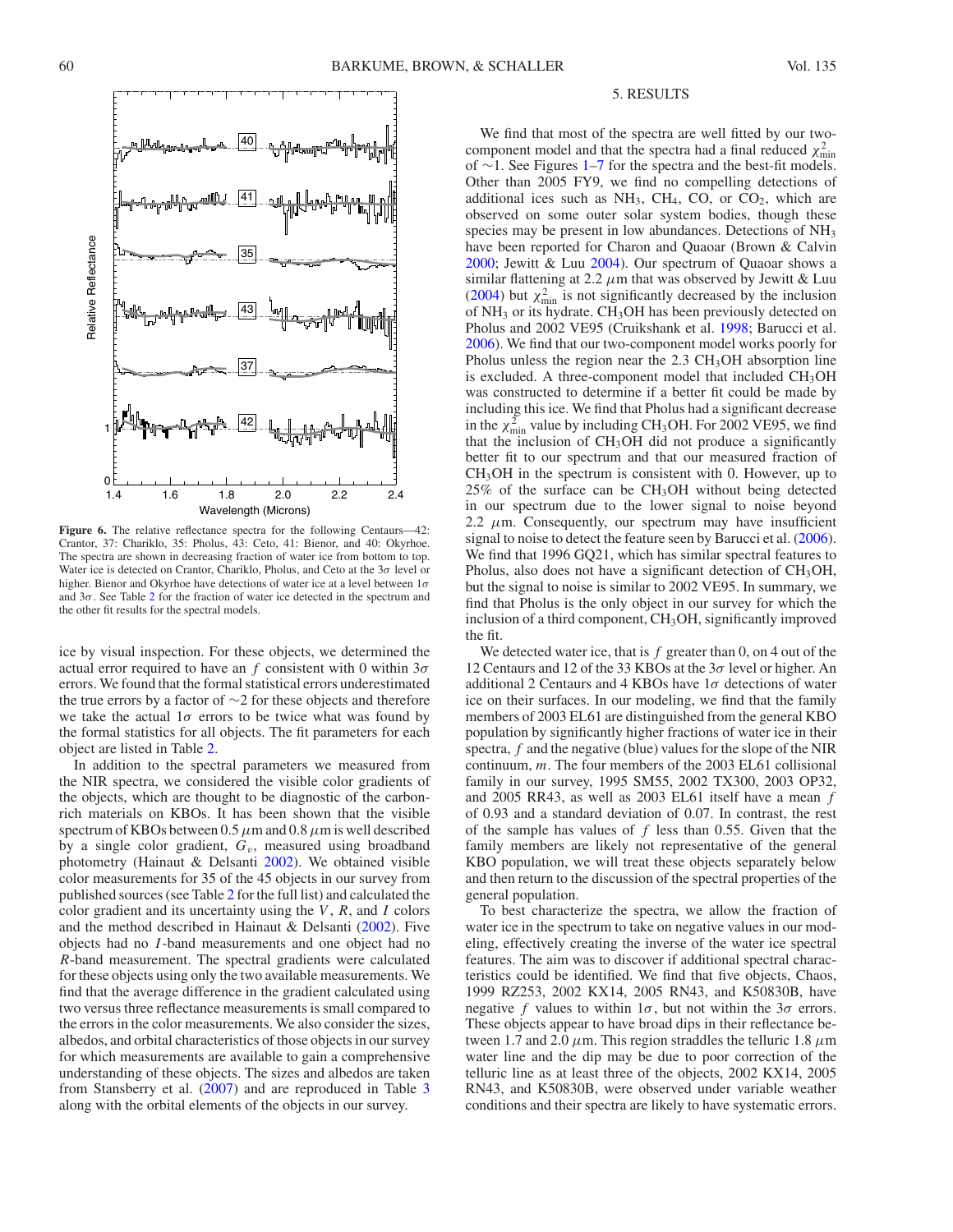# No. 1, 2008 KBO SPECTRA 61

<span id="page-6-0"></span>**Table 2** Spectral Parameters

|    | Name                            | Tax. G <sup>a</sup> | Vis Gradient <sup>b</sup>   | NIR Gradient $(m)^c$               | f <sup>d</sup>                      | Depth <sup>e</sup>                  | $\chi_v^2$ <sup>f</sup> | Ices Prev. Detected <sup>g</sup>     | References     |
|----|---------------------------------|---------------------|-----------------------------|------------------------------------|-------------------------------------|-------------------------------------|-------------------------|--------------------------------------|----------------|
|    |                                 |                     |                             | Kuiper Belt Objects                |                                     |                                     |                         |                                      |                |
| 1  | 15875 (1996 TP66)               | RR                  | $30.61 \pm 4.45$            | $-3.76^{+0.45}_{-0.47}$            | $-0.11_{-0.18}^{+0.16}$             | $-0.03_{-0.04}^{+0.04}$             | 1.22                    | $\ldots$                             | 1              |
| 2  | 19521 Chaos (1998 WH24)         | IR                  | $23.44 \pm 3.34$            | $-1.86\substack{+0.09 \\ -0.26}$   | $-0.44\substack{+0.06 \\ -0.06}$    | $-0.12_{-0.02}^{+0.04}$             | 1.85                    | $\cdots$                             | $\mathfrak{2}$ |
| 3  | 20000 Varuna (2000 WR106)       | IR                  | $27.18 \pm 2.95$            | $-1.86_{-0.17}^{+0.17}$            | $-0.04_{-0.06}^{+0.06}$             | $-0.01_{-0.02}^{+0.02}$             | 1.07                    | $H_2O$                               | 2,3            |
| 4  | 24835 (1995 SM55) <sup>h</sup>  | BB                  | $2.41 \pm 2.88$             | $4.89^{+1.50}_{-1.50}$             | $0.90_{-0.04}^{+0.04}$              | $0.56_{-0.06}^{+0.06}$              | 1.11                    | $\ldots$                             | 1              |
| 5  | 26181 (1996 GQ21)               | <b>RR</b>           | $37.37 \pm 2.85$            | $-1.50_{-0.18}^{+0.18}$            | $0.24_{-0.06}^{+0.06}$              | $0.09_{-0.02}^{+0.02}$              | 1.32                    | None                                 | 1,4            |
| 6  | 26375 (1999 DE9)                | IR                  | $20.64 \pm 2.35$            | $-3.33_{-0.30}^{+0.30}$            | $-0.07_{-0.10}^{+0.08}$             | $-0.02_{-0.02}^{+0.02}$             | 1.41                    | $H_2O$                               | 1, 5           |
| 7  | 28978 Ixion (2001 KX76)         | IR/RR               | $23.44 \pm 2.06$            | $-1.01_{-0.24}^{+0.23}$            | $0.17_{-0.08}^{+0.08}$              | $0.06_{-0.04}^{+0.04}$              | 1.09                    | Possible $H_2O$                      | 1, 6, 7        |
| 8  | 33340 (1998 VG44)               | IR                  | $20.67 \pm 3.49$            | $-3.85_{-0.78}^{+0.78}$            | $-0.17_{-0.38}^{+0.32}$             | $-0.05_{-0.10}^{+0.10}$             | 1.08                    | $\ldots$                             | 2              |
| 9  | 38628 Huya (2000 EB173)         | IR                  | $24.09 \pm 4.73$            | $-1.64_{-0.09}^{+0.09}$            | $-0.04_{-0.04}^{+0.04}$             | $-0.01_{-0.02}^{+0.02}$             | 2.21                    | Possible $H_2O$                      | 1, 5, 8, 9     |
| 10 | 42301 (2001 UR163)              | RR                  | $53.03 \pm 6.70$            | $0.15^{+0.65}_{-0.65}$             | $-0.01_{-0.32}^{+0.22}$             | $-0.00_{-0.10}^{+0.08}$             | 1.17                    | $\sim$ $\sim$ $\sim$                 | 10             |
| 11 | 47171 (1999 TC36)               | RR                  | $31.80 \pm 2.22$            | $-1.16_{-0.16}^{+0.16}$            | $0.21_{-0.06}^{+0.06}$              | $0.08_{-0.02}^{+0.02}$              | 1.27                    | $H_2O$                               | 10, 11, 12     |
| 12 | 47932 (2000 GN171)              | IR                  | $25.55 \pm 2.61$            | $0.30_{-0.22}^{+0.22}$             | $-0.10_{-0.16}^{+0.14}$             | $-0.03_{-0.04}^{+0.04}$             | 0.95                    | None                                 | 1, 9           |
| 13 | 50000 Quaoar (2002 LM60)        | RR?                 | $27.55 \pm 0.20$            | $0.47^{+0.03}_{-0.04}$             | $0.49_{-0.02}^{+0.02}$              | $0.21_{-0.00}^{+0.00}$              | 2.56                    | $H_2O$                               | 13, 14         |
| 14 | 55565 (2002 AW197)              | IR                  | $22.48 \pm 7.32$            | $0.75\substack{+0.16 \\ -0.16}$    | $0.08_{-0.08}^{+0.06}$              | $0.03_{-0.02}^{+0.02}$              | 1.52                    | $H_2O$                               | 2, 15          |
| 15 | 55636 (2002 TX300)h             | <b>BB</b>           | $0.00 \pm 1.30$             | $-27.33_{-1.94}^{+1.94}$           | $0.97^{+0.01}_{-0.01}$              | $0.64_{-0.00}^{+0.01}$              | 1.13                    | $H_2O$                               | 16, 17         |
| 16 | 55637 (2002 UX25)               | IR                  | $20.64 \pm 2.26$            | $-0.20\substack{+0.14 \\ -0.14}$   | $0.06\substack{+0.08 \\ -0.08}$     | $0.02\substack{+0.02\\-0.02}$       | 1.31                    | $\ldots$                             | 10             |
| 17 | 55638 (2002 VE95)               | RR                  | $38.81 \pm 2.59$            | $0.98^{+0.07}_{-0.07}$             | $0.23_{-0.02}^{+0.02}$              | $0.09_{-0.02}^{+0.02}$              | 1.78                    | H <sub>2</sub> O, CH <sub>3</sub> OH | 2?, 18         |
| 18 | 66652 (1999 RZ253)              | RR                  | $28.67 \pm 3.61$            | $-5.24_{-0.72}^{+0.72}$            | $-0.72_{-0.64}^{+0.60}$             | $-0.17_{-0.12}^{+0.14}$             | 1.14                    | .                                    | 2?             |
| 19 | 84522 (2002 TC302)              | $\ldots$            | $33.72 \pm 2.50$            | $1.65^{+0.37}_{-0.37}$             | $0.23_{-0.12}^{+0.10}$              | $0.09_{-0.04}^{+0.04}$              | 1.21                    | $\cdots$                             | 1              |
| 20 | 84922 (2003 VS2)                | $\ldots$            | $24.08 \pm 2.32$            | $-0.50^{+0.10}_{-0.15}$            | $0.18_{-0.04}^{+0.04}$              | $0.07_{-0.02}^{+0.02}$              | 1.41                    | .                                    | 10             |
| 21 | 119951 (2002 KX14)              | $\cdots$            | $26.42 \pm 2.37$            | $-0.28_{-0.26}^{+0.26}$            | $-0.67^{+0.58}_{-0.66}$             | $-0.17_{-0.10}^{+0.12}$             | 1.12                    | .                                    | 10             |
| 22 | 120132 (2003 FY128)             | $\ldots$            | $\cdots$                    | $-2.61_{-1.17}^{+0.96}$            | $0.18_{-0.21}^{+0.72}$              | $0.07\substack{+0.16 \\ -0.16}$     | 1.29                    | $\cdots$                             | .              |
| 23 | 120178 (2003 OP32) <sup>h</sup> | BB?                 | $-1.09 \pm 2.20$            | $42.42_{-0.74}^{+2.19}$            | $1.04\substack{+0.01 \\ -0.01}$     | $0.74\substack{+0.00\\0.00}$        | $\ldots$                | 19                                   |                |
| 24 | 120348 (2004 TY364)             | $\ldots$            | $\ldots$                    | $0.99_{-0.15}^{+0.16}$             | $0.10_{-0.06}^{+0.06}$              | $0.04_{-0.02}^{+0.02}$              | 1.14                    | $\sim$ $\sim$ $\sim$                 |                |
| 25 | 136108 (2003 EL61) <sup>h</sup> | BB                  | $-0.17 \pm 1.78$            | $-10.68_{-0.22}^{+0.19}$           | $0.83_{-0.01}^{+0.01}$              | $0.48^{+0.00}_{-0.00}$              | 2.05                    | $H_2O$                               | 20, 21, 22     |
| 26 | 136472 (2005 FY9)               | BR                  | $\cdots$                    | $-6.39_{0.00}^{+0.13}$             |                                     |                                     | $\cdots$                | $CH_4$ , $C_2H_6$                    | 23, 24         |
| 27 | 145452 (2005 RN43)              |                     |                             | $-0.24_{-0.14}^{+0.13}$            | $\ldots$<br>$-0.11_{-0.10}^{+0.08}$ | $\ldots$<br>$-0.03_{-0.02}^{+0.02}$ | 1.05                    |                                      |                |
| 28 | 145453 (2005 RR43) <sup>h</sup> | $\ldots$            | $\cdots$                    | $-28.64_{-2.52}^{+1.07}$           | $0.97_{-0.01}^{+0.01}$              | $0.65_{-0.00}^{+0.02}$              | 1.84                    | .<br>$H_2O$                          | .<br>25        |
|    | 2003 AZ84                       | $\ldots$<br>BB      | $\cdots$<br>$2.23 \pm 0.87$ |                                    |                                     |                                     |                         |                                      | 13             |
| 29 |                                 |                     |                             | $-1.53_{-0.48}^{+0.28}$            | $0.42_{-0.06}^{+0.06}$              | $0.18_{-0.04}^{+0.04}$              | 1.20                    | $\cdots$                             |                |
| 30 | 2004 NT33                       | .                   |                             | $1.26_{-0.38}^{+0.38}$             | $0.10_{-0.07}^{+0.05}$              | $0.03_{-0.01}^{+0.01}$              | 2.72                    |                                      |                |
| 31 | 2004 PG115                      | .                   | $\ldots$                    | $0.62^{+0.28}_{-0.28}$             | $0.25_{-0.07}^{+0.07}$              | $0.10^{+0.02}_{-0.01}$              | 1.27                    | .                                    | .              |
| 32 | 2005 QU182                      | $\cdots$            | $\cdots$                    | $1.43_{-0.26}^{+0.26}$             | $-0.31_{-0.16}^{+0.14}$             | $-0.09_{-0.02}^{+0.02}$             | 1.63                    | $\cdots$                             | $\cdots$       |
| 33 | 2005 UQ513                      | $\cdots$            | $\cdots$                    | $0.12_{-0.20}^{+0.20}$             | $0.18_{-0.07}^{+0.07}$              | $0.06_{-0.01}^{+0.01}$              | 1.26                    | .                                    |                |
| 34 | 2060 Chiron (1977 UB)           | BB                  | $-0.07 \pm 1.35$            | Centaurs<br>$1.35_{-0.12}^{+0.12}$ | $0.02\substack{+0.02\\-0.02}$       | $0.01_{-0.00}^{+0.00}$              | 3.52                    | H <sub>2</sub> O                     | 1, 26, 27, 28  |
| 35 | 5145 Pholus (1992 AD)           | RR                  | $48.42 \pm 2.37$            | $-2.20_{-0.08}^{+0.08}$            | $0.24_{-0.02}^{+0.02}$              | $-0.02_{-0.00}^{+0.00}$             | 4.94                    | H <sub>2</sub> O, CH <sub>3</sub> OH | 1, 29          |
| 36 | 8405 Asbolus (1995 GO)          | BR                  | $13.60 \pm 2.96$            | $-0.30_{-0.22}^{+0.22}$            | $-0.03_{-0.05}^{+0.03}$             | $-0.01_{-0.01}^{+0.01}$             | 1.67                    | None                                 | 1, 30, 31, 32  |
|    | 10199 Chariklo (1997 CU26)      | BR                  | $13.03 \pm 1.10$            |                                    |                                     | $0.13_{-0.00}^{+0.00}$              |                         |                                      |                |
| 37 |                                 |                     |                             | $0.19_{-0.05}^{+0.05}$             | $0.33_{-0.01}^{+0.01}$              |                                     | 3.91                    | $H_2O$                               | 1, 33, 34<br>1 |
| 38 | 29981 (1999 TD10)               | BR                  | $13.25 \pm 2.27$            | $-0.59\substack{+0.09 \\ -0.09}$   | $-0.04_{-0.02}^{+0.02}$             | $-0.01_{-0.00}^{+0.00}$             | 1.76                    | $\ldots$                             |                |
| 39 | 31824 Elatus (1999 UG5)         | <b>RR</b>           | $26.01 \pm 2.74$            | $1.16_{-0.37}^{+0.37}$             | $0.04_{-0.04}^{+0.04}$              | $0.01_{-0.01}^{+0.01}$              | 1.14                    | H <sub>2</sub> O                     | 1, 35          |
| 40 | 52872 Okyrhoe (1998 SG35)       | BR                  | $11.23 \pm 3.84$            | $0.17^{+0.20}_{-0.20}$             | $0.11_{-0.09}^{+0.08}$              | $0.04\substack{+0.02 \\ -0.02}$     | 1.32                    | $H_2O$ ?                             | 1, 11          |
| 41 | 54598 Bienor (2000 QC243)       | BR                  | $8.50 \pm 3.21$             | $-0.20^{+0.60}_{-0.60}$            | $0.11 \substack{+0.11 \\ -0.11}$    | $0.04\substack{+0.02 \\ -0.02}$     | 1.08                    | $H_2O$                               | 1,11           |
| 42 | 65489 Ceto (2003 FX128)         | $\ldots$            | $20.64 \pm 3.39$            | $-1.65_{-0.33}^{+0.27}$            | $0.34\substack{+0.08 \\ -0.08}$     | $0.14_{-0.04}^{+0.04}$              | 1.14                    | $\ldots$                             | $\mathbf{1}$   |
| 43 | 83982 Crantor (2002 GO9)        | RR                  | $39.55 \pm 2.89$            | $-1.29_{-0.41}^{+0.41}$            | $0.29_{-0.05}^{+0.06}$              | $0.11_{-0.01}^{+0.01}$              | 1.22                    | H <sub>2</sub> O                     | 1, 15          |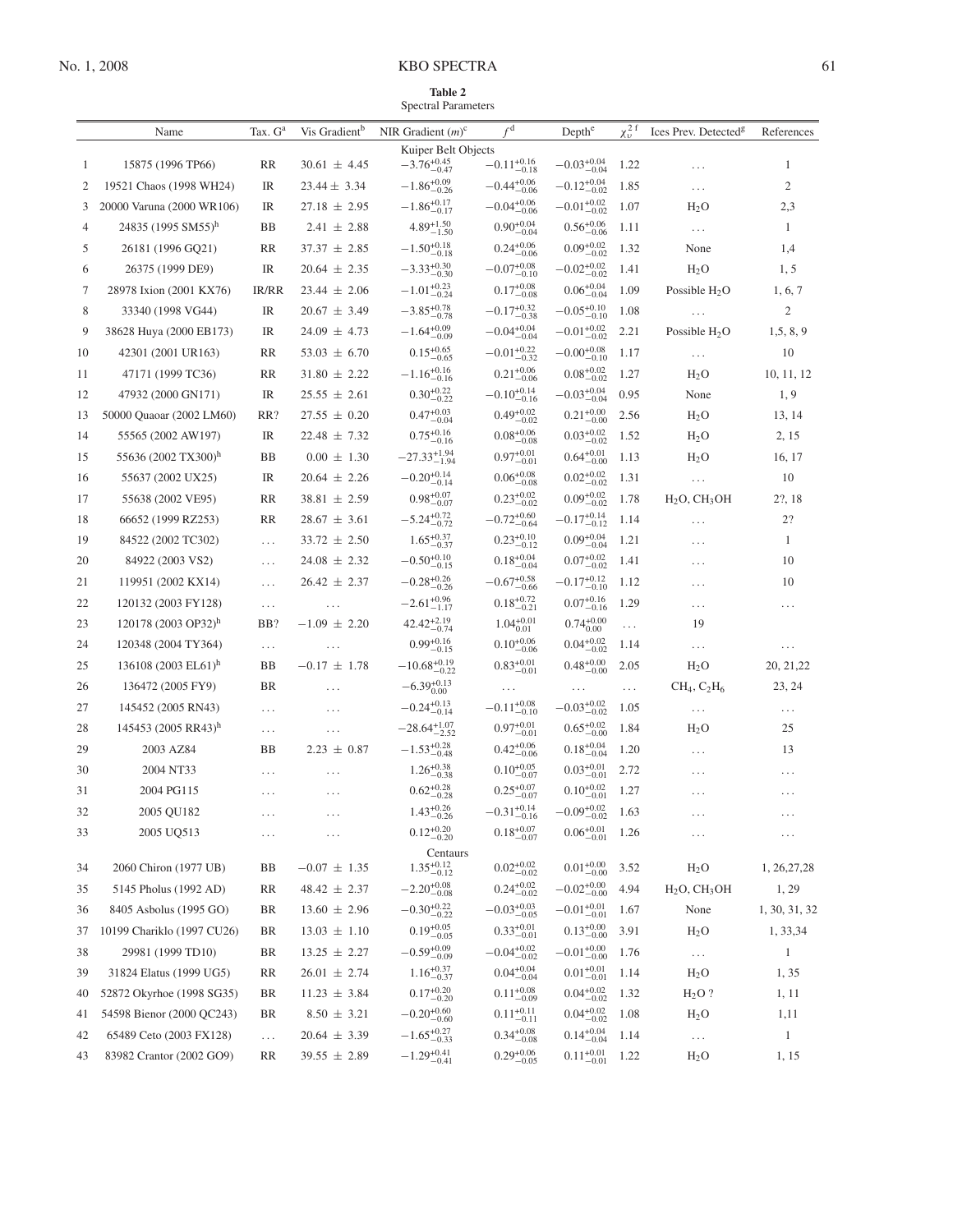| Table 2     |
|-------------|
| (Continued) |

| Name                  |                  | Tax. $G^a$ Vis Gradient <sup>b</sup> NIR Gradient $(m)^c$ |                                                      |                                                    | Depth <sup>e</sup> $\chi^{2 \text{ f}}$ Ices Prev. Detected <sup>g</sup> References |          |
|-----------------------|------------------|-----------------------------------------------------------|------------------------------------------------------|----------------------------------------------------|-------------------------------------------------------------------------------------|----------|
| 44 95626 (2002 GZ32)  | $28.23 \pm 4.24$ | $-4.08_{-3.83}^{+4.14}$                                   | $-0.37^{+0.77}_{-2.15}$ $-0.10^{+0.02}_{-0.01}$ 0.95 |                                                    | $\cdots$                                                                            | $\cdots$ |
| 45 127546 (2002 XU93) | $\cdots$         | $-0.30^{+1.54}_{-1.54}$                                   |                                                      | $0.08^{+0.32}_{-0.50}$ $0.03^{+0.06}_{-0.08}$ 1.36 | $\cdots$                                                                            | $\cdots$ |

**Notes.**

<sup>a</sup> The Taxonomic groups as defined in Barucci et al., [2005;](#page-12-6) BB: blue, BR: intermediate blue red, IR: moderately red, RR: red.

<sup>b</sup> The visible (500–800 nm) color gradient in % change in reflectance per 100 nm, calculated using the methods in Hainaut & Delsanti [\(2002\)](#page-12-15).

<sup>c</sup> The NIR (1.5–2.4  $\mu$ m) color gradient in % change in reflectance per 100 nm found from slope of the continuum component (*m*) used to fit the spectral model.

<sup>d</sup> The fraction of water ice in the spectrum.

<sup>e</sup> The fractional depth of the 2.0  $\mu$ m to 1.7  $\mu$ m spectral regions, where larger depth indicates stronger water ice spectral signatures. The depth is shown here for comparison with previous studies (e.g. Brown et al [\(2007a,](#page-12-11) [2007b\)](#page-12-2)). The depth is calculated using the fitted model spectrum rather than the data to reduce the noise and has had the continuum contribution subtracted out.

<sup>f</sup> The reduced  $\chi^2$  value of the spectral model fit to the data.

<sup>g</sup> Spectral features identified in the NIR spectra by other authors.

h 2003 EL61 and its associated family members.

**References.** (1) Hainaut & Delsanti [\(2002\)](#page-12-15); (2) Barucci et al. [\(2005\)](#page-12-6); (3) Licandro, et al. [\(2001\)](#page-12-20); (4) Doressoundiram et al. [\(2003\)](#page-12-21); (5) Jewitt & Luu [\(2001\)](#page-12-22); (6) Licandro et al. [\(2002\)](#page-12-23); (7) Boehnhardt et al. [\(2004\)](#page-12-24); (8) Brown et al. [\(2000\)](#page-12-25); (9) de Bergh et al. [\(2004\)](#page-12-26); (10) Tegler, et al. (in preparation) Available at [http://www.physics.nau.edu/](http://www.physics.nau.edu/~tegler/research/survey.htm)∼tegler/research/survey.htm; (11) Dotto et al. [\(2003\)](#page-12-27); (12) Merlin et al. [\(2005\)](#page-12-28); (13) Fornasier et al. [\(2004\)](#page-12-29); (14) Jewitt & Luu [\(2004\)](#page-12-17); (15) Doressoundiram et al. [\(2005\)](#page-12-30); (16) Doressoundiram et al. [\(2005\)](#page-12-31); (17) Licandro et al. [\(2006\)](#page-12-32); (18) Barucci et al. [\(2006\)](#page-12-19); (19) Rabinowitz, Schaefer & Tourtellotte [\(2007\)](#page-12-33); (20) Rabinowitz et al. [\(2006\)](#page-12-34); (21) Trujillo et al. [\(2007\)](#page-12-35); (22) Merlin et al. [\(2007\)](#page-12-36); (23) Licandro et al. [\(2006\)](#page-12-10); (24) Brown et al. [\(2007\)](#page-12-11); (25) Pinilla-Alonso et al. [\(2007\)](#page-12-37); (26) Luu et al. [\(2000\)](#page-12-38); (27) Foster et al. [\(1999\)](#page-12-39); (28) Romon-Martin et al. [\(2003\)](#page-12-40); (29) Cruikshank et al. [\(1998\)](#page-12-18); (30) Barucci et al. [\(2000\)](#page-12-41); (31) Brown [\(2000\)](#page-12-9); (32) Romon-Martin et al. [\(2002\)](#page-12-42); (33) Brown & Koresko [\(1998\)](#page-12-43); (34) Dotto et al. [\(2003\)](#page-12-44); (35) Bauer et al. [\(2002\)](#page-12-45).

(Spectral data for all objects in our survey are available as a supplemental data file in the online journal and at [http://www.gps.caltech.edu/](http://www.gps.caltech.edu/~pa/data.html)∼pa/data.html.)

Phyllosilicates and other silicate materials have spectral features at 1.9  $\mu$ m, but these minerals do not reproduce the broad dip that extends to the region of 1.7  $\mu$ m in the spectrum. We also note that our model produces negative *f* values for spectra dominated by methane bands like that of 2005 FY9, though there is no indication that methane exists on the five objects listed above.

### *5.1. The 2003 EL61 Collisional Family*

<span id="page-7-0"></span>All the objects in our survey with the strongest signatures of water ice, that is *f* greater than 0.55, have previously been shown to be dynamically related to 2003 EL61 and are likely 100–300 km sized fragments ejected from its mantle during a massive collision. The evidence for the giant impact and the formation of the fragments as well as their general spectral characteristics are discussed in Brown et al. [\(2007b\)](#page-12-2). Ragozzine & Brown (2007) discuss the dynamical nature of this family and find that the collision is over one billion years old and likely primordial. Here we discuss in greater detail their spectroscopic features.

In addition to the deep water ice absorption features, the family members have uniformly neutral color in the visible. This contrasts with the general KBO population, which shows a diversity of color but is generally red (Figure [8\)](#page-9-1), typically attributed to the presence of irradiated organics (Strazzulla et al. [1991;](#page-12-46) Hansen & McCord [2004\)](#page-12-47). The neutral visible colors are consistent with a relatively pure water ice surface but may also indicate a low abundance of the simple ices and organic materials from which tholins are formed. The model fits of the family members revealed that a second, blue continuum component significantly decreased the minimum  $χ<sup>2</sup>$  value with the exception of 2003 OP32. The blue component could be an artifact of modeling with a fixed grain size that is too small. Larger grain sizes would produce a slightly bluer water ice spectrum. To determine if the blue component is required by the data, we created more complex models involving both intimate



<span id="page-7-1"></span>Figure 7. The relative reflectance spectra for the following Centaurs—45: 2002 XU93, 39: Elatus, 34: Chiron, 36: Asbolus, 38: 1999TD10, 44: 2002GZ32. The spectra are shown in decreasing fraction of water ice from bottom to top. No water ice was detected in our data for these Centaurs.

and geographically mixed water ices of varying grain sizes but were unable to reproduce the observed spectra. As such, the blue continuum component appears to be a real feature in the spectra of most of the family members. The slope of the component is varied, which may reflect the normalization rather than intrinsic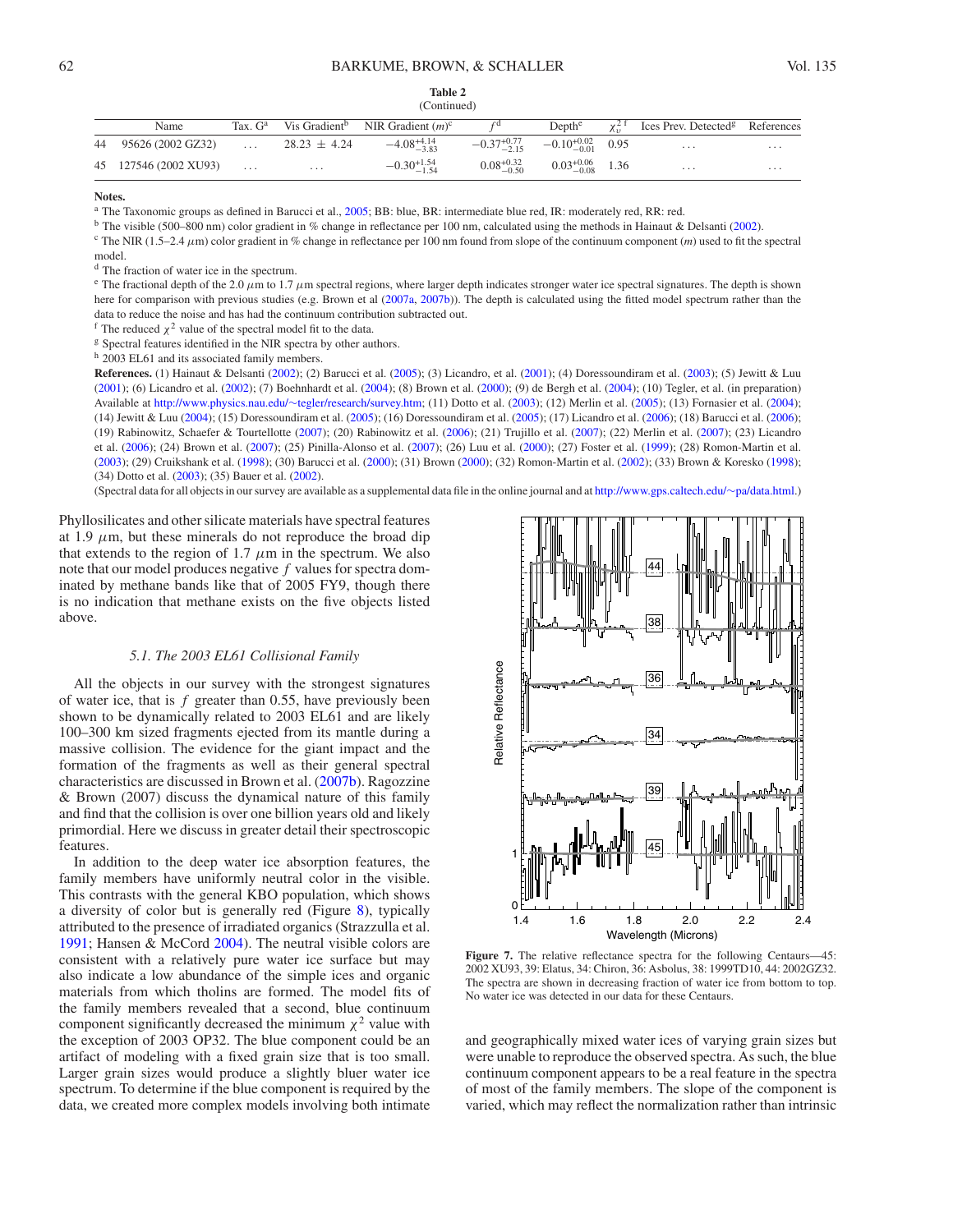## No. 1, 2008 KBO SPECTRA 63

<span id="page-8-0"></span>

|                | Name                            | Н        | $p_v~(\%)^{\rm a}$      | D(km)                     | $a$ (AU) | Ecc   | $Inc$ (deg) | q(AU)   | References   |
|----------------|---------------------------------|----------|-------------------------|---------------------------|----------|-------|-------------|---------|--------------|
|                |                                 |          |                         | Kuiper Belt Objects       |          |       |             |         |              |
| 1              | 15875 (1996 TP66)               | 6.8      | $7.4^{+7}_{-3}$         | $160_{+45}^{-45}$         | 39.21    | 0.33  | 5.7         | 26.35   | $\mathbf{1}$ |
| 2              | 19521 Chaos (1998 WH24)         | 4.9      | > 5.8                   | < 747                     | 45.59    | 0.10  | 12.1        | 40.94   | 2, 3         |
| 3              | 20000 Varuna (2000 WR106)       | 3.7      | $16^{+10}_{-8}$         | $500^{-100}_{+100}$       | 42.95    | 0.05  | 17.2        | 40.72   | 1            |
| $\overline{4}$ | 24835 (1995 SM55) <sup>a</sup>  | 4.8      | > 6.7                   | < 704                     | 41.65    | 0.10  | 27.1        | 37.36   | 2, 3         |
| 5              | 26181 (1996 GQ21)               | 5.2      | $\ldots$                | $\ldots$                  | 95.06    | 0.597 | 13.3        | 38.31   | $\ldots$     |
| 6              | 26375 (1999 DE9)                | 4.7      | $6.85^{+1.58}_{-1.19}$  | $461.0_{+46.1}^{-45.3}$   | 55.85    | 0.42  | 7.60        | 32.34   | $\mathbf{1}$ |
| 7              | 28978 Ixion (2001 KX76)         | 3.2      | $12^{+14}_{-6}$         | $650^{-220}_{+260}$       | 39.62    | 0.24  | 19.6        | 30.072  | 1            |
| 8              | 33340 (1998 VG44)               | 6.5      | $\cdots$                |                           | 39.14    | 0.25  | 3.0         | 29.35   | .            |
| 9              | 38628 Huya (2000 EB173)         | 4.7      | $5.04_{-0.41}^{+0.5}$   | $532.6_{+25.1}^{-24.4}$   | 39.75    | 0.28  | 15.5        | 28.54   | $\mathbf{1}$ |
| 10             | 42301 (2001 UR163)              | 4.2      | $\ldots$                |                           | 51.35    | 0.284 | 0.80        | 36.7666 | .            |
| 11             | 47171 (1999 TC36)               | 4.9      | $7.18_{-1.17}^{+1.53}$  | $414.6_{+38.8}^{-38.2}$   | 39.23    | 0.22  | 8.4         | 30.56   | $\mathbf{1}$ |
| 12             | 47932 (2000 GN171)              | 6.0      | $5.68^{+2.54}_{-1.59}$  | $321.05_{+57.4}^{-54.2}$  | 39.72    | 0.29  | 10.8        | 28.28   | 1            |
| 13             | 50000 Quaoar (2002 LM60)        | 2.6      | $9 \pm 3$               | $1260 \pm 190$            | 43.54    | 0.03  | 8.0         | 42.02   | 1, 4         |
| 14             | 55565 (2002 AW197)              | 3.3      | $11.77^{+4.42}_{-3.00}$ | $734.6_{+116.4}^{-108.3}$ | 47.37    | 0.13  | 24.4        | 41.16   | $\mathbf{1}$ |
| 15             | 55636 (2002 TX300) <sup>a</sup> | 3.3      | >19                     | < 709                     | 43.08    | 0.123 | 25.9        | 37.78   | 3, 5         |
| $\mathbf{1}$   | 55637 (2002 UX25)               | 3.6      | $11.50^{+5.09}_{-3.09}$ | $681.2^{-114.0}_{+115.6}$ | 42.52    | 0.142 | 19.5        | 36.48   | $\mathbf{1}$ |
| 17             | 55638 (2002 VE95)               | 5.3      | $\cdots$                | $\ldots$                  | 39.15    | 0.285 | 16.4        | 27.9923 | $\ldots$     |
| 18             | 66652 (1999 RZ253)              | 5.9      | $29 \pm 12$             | $170 \pm 39$              | 43.72    | 0.09  | 0.60        | 39.83   | 2, 3         |
| 19             | 84522 (2002 TC302)              | 3.9      | $3.1^{+2.9}_{-1.2}$     | $1150_{+337}^{325}$       | 55.03    | 0.29  | 35.1        | 39.02   | $\mathbf{1}$ |
| 20             | 84922 (2003VS2)                 | 4.2      | $\ldots$                | $\ldots$                  | 39.28    | 0.073 | 14.8        | 36.41   | .            |
| 21             | 119951 (2002 KX14)              | 4.4      | .                       | $\ldots$                  | 39.00    | 0.041 | 0.40        | 37.40   | .            |
| 22             | 120132 (2003 FY128)             | 5.0      | .                       | .                         | 49.700   | 0.25  | 11.8        | 37.09   | .            |
| 23             | 120178 (2003 OP32) <sup>a</sup> | 4.1      | .                       | $\cdots$                  | 43.18    | 0.107 | 27.2        | 38.56   | .            |
| 24             | 120348 (2004TY364)              | 4.5      | .                       | $\cdots$                  | 38.7     | 0.067 | 24.9        | 36.11   | $\ldots$     |
| 25             | 136108 (2003 EL61) <sup>a</sup> | 0.20     | $84.^{+10}_{-20}$       | $1150^{-150}_{+150}$      | 43.33    | 0.19  | 28.2        | 35.14   | 1, 6         |
| 26             | 136472 (2005FY9)                | $-0.30$  | $80.-20+10$             | $1500_{+300}^{-200}$      | 45.71    | 0.15  | 29.0        | 38.62   | $\mathbf{1}$ |
| 27             | 145452 (2005 RN43)              | 3.9      | $\ldots$                | $\cdots$                  | 41.53    | 0.02  | 19.29       | 40.62   | .            |
| 28             | 145453 (2005 RR43) <sup>a</sup> | 4.0      | .                       | .                         | 43.05    | 0.14  | 28.54       | 37.19   | .            |
| 29             | 2003 AZ84                       | 3.9      | $12.32_{-2.91}^{+4.31}$ | $685.8_{+98.8}^{-95.5}$   | 39.50    | 0.179 | 13.6        | 32.43   | $\mathbf{1}$ |
| 30             | 2004 NT33                       | .        | .                       | .                         | 43.44    | 0.15  | 31.22       | 36.85   | .            |
| 31             | 2004 PG115                      | .        | .                       | .                         | 89.83    | 0.59  | 16.28       | 36.42   | .            |
| 32             | 2005 QU182                      | .        | .                       | .                         | 126.4    | 0.72  | 14.00       | 35.39   | .            |
| 33             | 2005 UQ513                      | $\cdots$ | .                       | .                         | 43.336   | 0.14  | 25.72       | 36.84   | .            |
|                |                                 |          |                         | Centaurs                  |          |       |             |         |              |
| 34             | 2060 Chiron (1977 UB)           | 6.5      | $7.57^{+1.03}_{-0.87}$  | $233.3^{-14.4}_{+14.7}$   | 13.701   | 0.38  | 6.9         | 8.45    | 1            |
| 35             | 5145 Pholus (1992 AD)           | 7.0      | $8.0^{+7}_{-3}$         | $140^{-40}_{+40}$         | 20.411   | 0.57  | 24.7        | 8.74    | $\mathbf{1}$ |
| 36             | 8405 Asbolus (1995 GO)          | 9.0      | $5.46^{+1.27}_{-0.86}$  | $84.2_{+7.8}^{-7.8}$      | 18.02    | 0.621 | 17.6        | 6.82    | 1            |
| 37             | 10199 Chariklo (1997 CU26)      | 6.4      | $5.73_{-0.42}^{+0.49}$  | $258.6^{-10.3}_{+10.3}$   | 15.854   | 0.175 | 23.4        | 13.07   | 1            |
| 38             | 29981 (1999 TD10)               | 8.8      | $4.40_{-0.96}^{+1.42}$  | $103.7_{+13.6}^{-13.5}\,$ | 94.97    | 0.87  | 6.0         | 12.25   | 1            |
| 39             | 31824 Elatus (1999 UG5)         | 10.1     | $10^{+4}_{-3}$          | $30 + \frac{-8}{+8}$      | 11.769   | 0.38  | 5.3         | 7.27    | 1            |
| 40             | 52872 Okyrhoe (1998 SG35)       | 11.3     | $2.49_{-0.55}^{+0.81}$  | $52.1_{+6.9}^{-6.9}$      | 8.38     | 0.308 | 15.6        | 5.79    | 1            |
| 41             | 54598 Bienor (2000 QC243)       | 7.6      | $3.44^{+1.27}_{-0.82}$  | $206.7_{+30.1}^{-30.1}$   | 16.48    | 0.200 | 20.7        | 13.15   | 1            |
| 42             | 65489 Ceto (2003 FX128)         | 6.3      | $7.67^{+1.38}_{-1.10}$  | $229.7_{+18.6}^{-18.2}$   | 103.00   | 0.83  | 22.3        | 17.82   | 1            |
| 43             | 83982 Crantor (2002 GO9)        | 9.1      | $11^{+7}_{-4}$          | $60^{-13}_{+15}$          | 19.537   | 0.28  | 12.8        | 10.92   | 1            |
| 44             | 95626 (2002 GZ32)               | 6.8      | .                       | $\cdots$                  | 23.196   | 0.223 | 15.0        | 18.06   | 1            |
| 45             | 127546 (2002 XU93)              | 7.9      | $\cdots$                | $\ldots$                  | 66.950   | 0.687 | 78.0        | 20.95   | $\mathbf{1}$ |

**Note.**

<sup>a</sup> 2003 EL61 and its associated family members.

**References.** (1) Stansberry et al. [\(2007\)](#page-12-8); (2) Altenhoff et al. [\(2004\)](#page-12-48); (3) Grundy et al. [\(2005\)](#page-12-49); (4) Brown & Trujillo [\(2004\)](#page-12-50); (5) Ortiz et al. [\(2004\)](#page-12-51); (6) Rabinowitz et al. [\(2006\)](#page-12-34).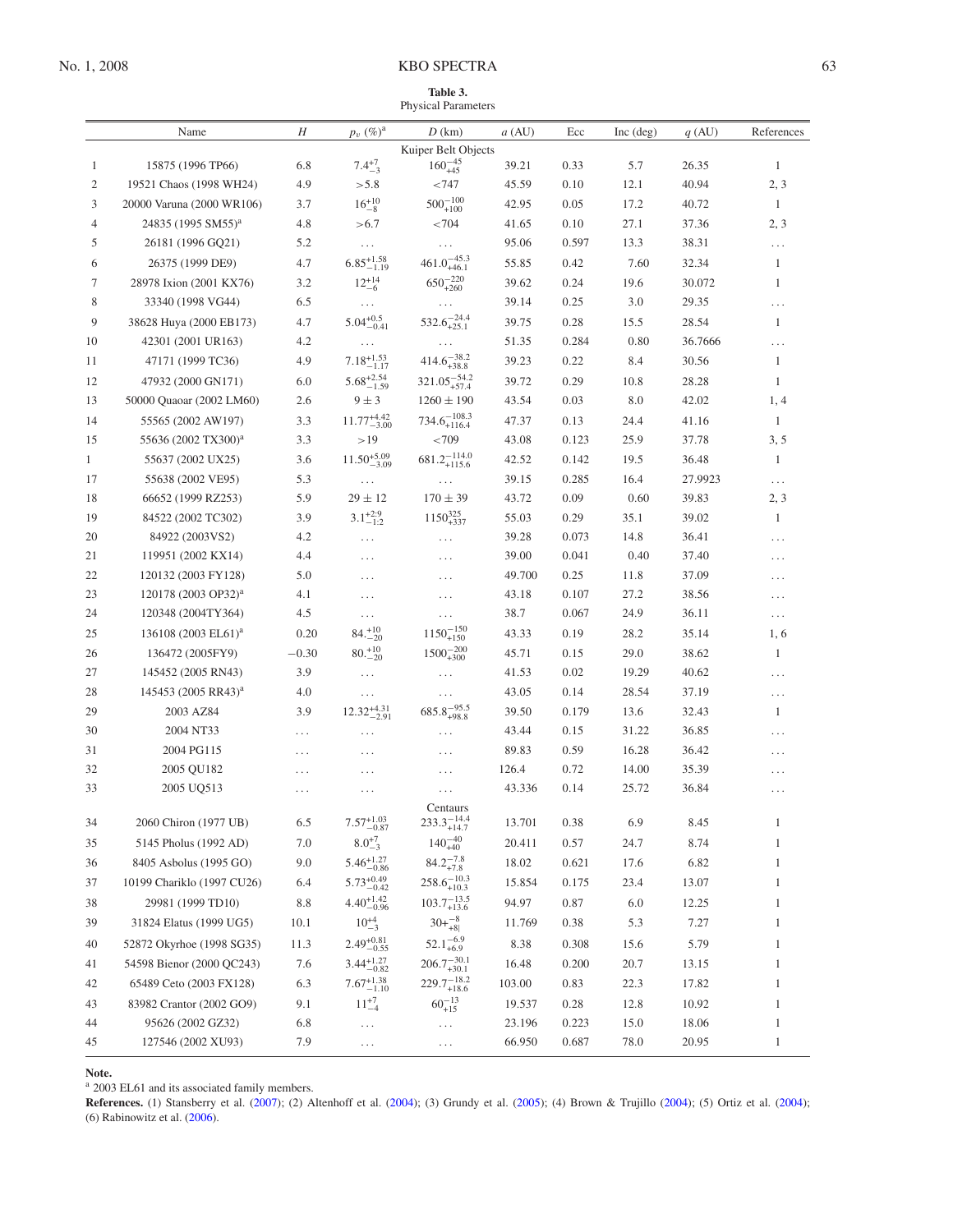

<span id="page-9-1"></span>**Figure 8.** The fraction of water ice detected in the spectrum versus the visible color gradient for KBOs (black circles) and Centaurs (gray triangles). 2003 EL61 and its collisional family are represented by white circles. The errors are the 3*σ* error bars. Objects of interest are labeled with numbers as they appear in tables. The thick gray lines represent the expected distribution for a two-component system where water ice and a featureless continuum are the end members and are mixed geographically (see Section [5.2\)](#page-9-0). The different lines represent different color gradients for the featureless component. The dashed gray lines represent intimate mixtures of the two components. Once the collisional family of 2003 EL61 is excluded, no correlation is found between the fraction of water ice detected in the spectrum of KBOs and Centaurs and their visible colors.

differences between the objects. In an attempt to identify the blue component, we examined the spectra for additional features, but we find no evidence for additional absorptions in the spectra. A similar blue component was reported by Trujillo et al. [\(2007\)](#page-12-35) for 2003 EL61 and by Pinilla-Alonso et al. [\(2007\)](#page-12-37) for 2005 RR43. In the case of 2003 EL61, HCN and phyllosilicate clays were both proposed as possible sources of the blue continuum component, but no positive identification was possible.

While it is difficult to determine much physical information for the blue continuum component without better data, the spectra do provide a few clues about the physical state of water ice on the surface. The  $1.65 \mu m$  crystalline water ice feature is evident in all the spectra of family members. The crystal structure of water ice is expected to be destroyed by high energy particles and solar radiation on time scales short compared to the age of the family (Strazzulla et al. [1991;](#page-12-46) Hansen & McCord [2004;](#page-12-47) Kouchi & Kuroda [1990\)](#page-12-52), causing the 1.65 *µ*m feature to disappear. However, crystalline water ice is reported on surfaces of icy satellites as well as icy KBOs when spectra of sufficient signal to noise are available, suggesting that a general process is likely acting to maintain the crystallinity of the water ice surfaces. Both thermal and nonthermal mechanisms have been proposed as a means to reform crystalline ice on these bodies. Cryovolcanism and outgassing, where surface materials are heated well above the crystallization temperatures of ∼100 K, have been proposed for bodies like Quaoar (Jewitt & Luu [2004\)](#page-12-17). Grundy et al. [\(2006\)](#page-12-53) and Brown & Calvin [\(2000\)](#page-12-16) have proposed maintaining crystalline ice through nonthermal processes such as slow vapor deposition from micrometeorite bombardment and nonthermal energy input from radiation. The presence of crystalline water ice on the family members appears to preclude

thermal processes as the primary crystallization mechanism. KBOs with diameters less than 300 km are not expected to have sufficient geothermal energy to produce crystalline water ice near or at their surfaces. As such, we argue that the processes of crystallizing water ice on these objects is nonthermal in nature. In the future, we expect that any water ice detected on the surface of a KBO will be in the crystalline form regardless of size of the KBO.

In addition to the crystalline feature, the large depths of the 1.5 and  $2.0 \mu$ m overtone features suggest that the grain size is larger for some of the members of the family than is often measured on KBOs. Though the grain size may not represent the true crystal grain size of the ice, it can be used to judge the relative grain structures and impurities between objects. Using the models for a water ice surface that include scattering developed for Orcus and 2003 EL61 (Trujillo et al. [2005;](#page-12-54) [2007\)](#page-12-35), we find that the grain sizes are between  $100-125 \mu m$  on 2002 1995 SM55, 2002 TX300 and 2005 RR43—larger than is typically found for KBOs (Barucci et al. [2007\)](#page-12-0). The water ice on 2003 OP32 was found to have a grain size of 60  $\mu$ m, similar to the grain size that Trujillo et al. [\(2007\)](#page-12-35) found for 2003 EL61. The larger grain sizes on the family members may be consistent with water ice surfaces where the crystals have grown due to fewer impurities (Brown et al. [2007a\)](#page-12-11).

From the spectra alone, it is difficult to infer specific details about the giant impact on proto-2003 EL61 as many of the parameters are poorly constrained or ambiguous. The large fraction of water ice detected on the family members could indicate that the proto 2003 EL61 was differentiated with material ejected largely from an icy mantle. Additionally, the spectral evidence is consistent with heating of the fragments during the impact, leading to devolatilization of carbon-bearing species, but the spectral signatures could be explained by other processes. With this in mind, the spectral characteristics may be best interpreted as identifying markers for the family members.

### *5.2. KBOs and Centaurs*

<span id="page-9-0"></span>A two-component surface, with water ice as one end member and a dark, red, carbon-rich material at the other, could explain the variety of visible colors and variable presence of water ice seen on KBOs (e.g., Barucci et al. [2005\)](#page-12-6). In such a model, the measured *f* should correlate with the visible colors. In Figure [8,](#page-9-1) we see that there is little correlation between these parameters for either the KBO or the Centaur population. The colors of KBOs and Centaurs show no clear trend with *f* and are often variable amongst objects with similar *f* values. For example, 2003 AZ84 and Quaoar show similar degrees of water ice on their surfaces but 2003 AZ84 is neutral while Quaoar is moderately red. Barucci et al. [\(2005\)](#page-12-6) argue that KBOs and Centaurs can be organized into four separate color groups (BB, BR, IR, and RR). We find that all the 2003 EL61 collisional family members fall into the bluest group (BB) as well as 2003 AZ84, suggesting that this group strongly correlates with the presence of water ice on the surface (Figure [9\)](#page-10-0). The remaining objects in our survey are distributed among the three other taxonomic groups: BR, IR, and RR. We find no correlation between the remaining three taxonomic groups and any NIR spectral characteristics we measured for our spectra. Specifically, we find that the fraction of water ice in the spectrum can vary widely amongst the objects in a particular group and that the groups have similar distributions of *f* with the exception of the BB group. As such, we do not anticipate that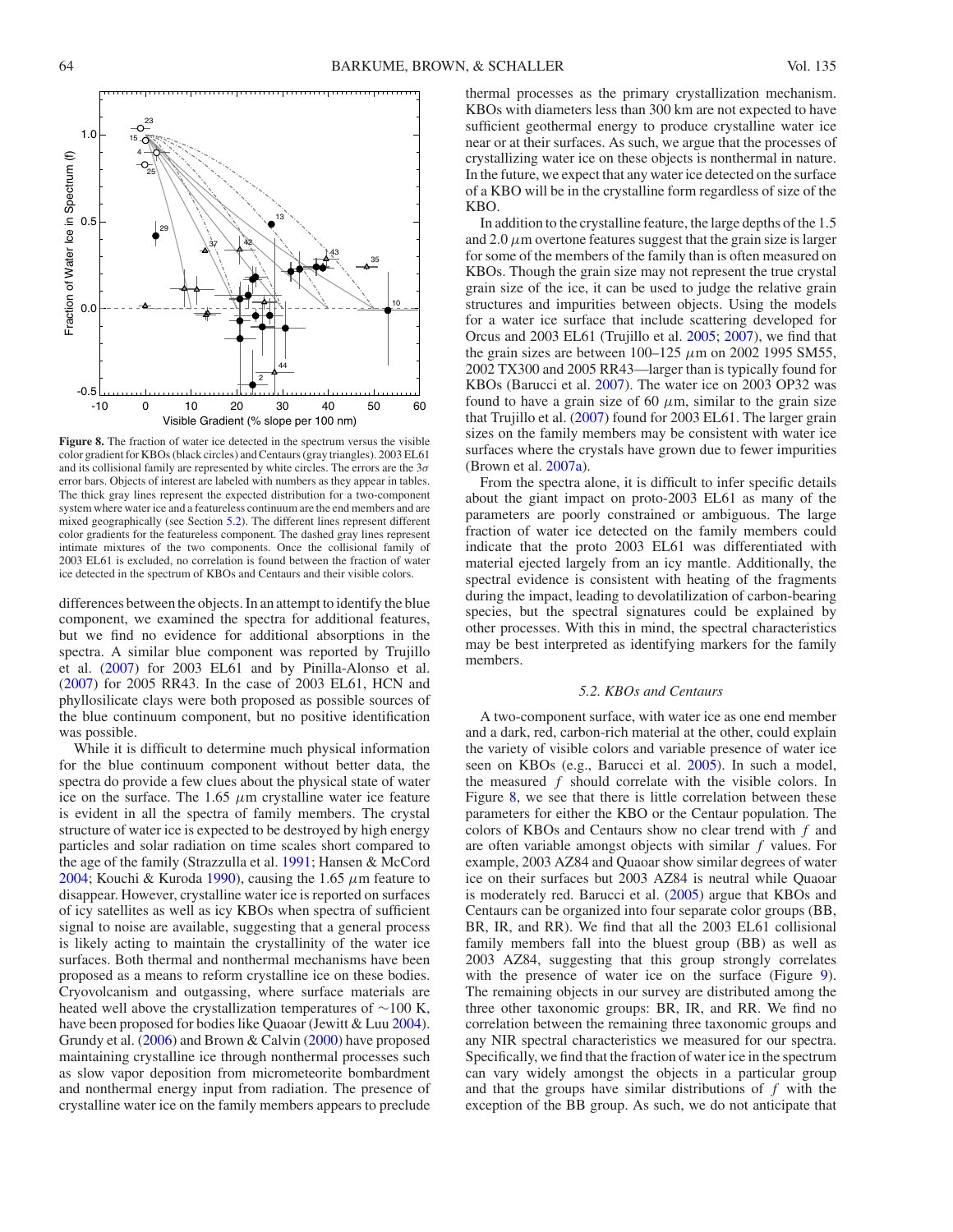

<span id="page-10-0"></span>**Figure 9.** The fraction of water ice detected in the spectrum versus the taxonomic group for KBOs (black circles) and Centaurs (gray triangles). 2003 EL61 and its family are presented by white circles. The taxanomic designations are based on an analysis of the visible and NIR photometric colors and are directly from Barucci et al. (2005). Each object has been offset to make them more easily distinguishable. We find that the BB (blue) group is generally well correlated with the presence of significant detections of water ice in the spectrum since this group is dominated by the 2003 EL61 collisional family members. Of the remaining groups, RB (red–blue), IR (intermediate red), and RR (red), we find no correlation with the fraction of water ice detected in the spectrum. As such these taxonomic groups do not appear to correspond to specific spectral signatures in our NIR spectra.

these taxonomic groups will yield specific information about the surface characteristics above predicting the likelihood of the presence of ices for objects in the BB group.

Though we do not physically model the surfaces of the KBOs and Centaurs in our survey, we can use models of simulated surfaces to predict trends that could be detected in the parameterization of a population of spectra. We created artificial spectra of idealized, two-component surfaces with varying ratios of water ice and a featureless component that represents carbon-rich material. We assume properties of the water ice and the featureless component based on those observed on icy bodies. The water ice reflectance was modeled in the NIR using the optical constants from Grundy & Schmitt [\(1998\)](#page-12-13) and assuming isotropic scattering. We assumed a 60% albedo for the visible portion of the water ice reflectance and a grain size of 50  $\mu$ m was used. The carbon-rich component is far less characterized, however, so we created a family of models assuming different properties for the carbon-rich end member. We assumed that the visible gradient varied between 10% per 100 nm and 50% per 100 nm, which are typical values of the gradients measured on KBOs (Hainaut & Delsanti [2002\)](#page-12-15). The average NIR gradient, *m*, that we measured in our own data was much smaller than the visible gradient and therefore we set *m* to 0 for our synthetic carbon-rich component. The carbon-rich component was given an albedo of 10% at 550 nm, which is the average albedo of the ice-free objects in our survey (Stansberry et al. [2007\)](#page-12-8). Since the surfaces of KBOs could be mixed either intimately or geographically, we consider both cases. In these simulations, we tacitly assume that while the carbon-rich component may be a mixture of materials, it is the same for all objects and that this material does not alter over time. For intimate mixtures we use our assumed reflectance



<span id="page-10-1"></span>**Figure 10.** The fraction of water ice detected in the spectrum versus the albedo for KBOs (black circles) and Centaurs (gray triangles). 2003 EL61 is not have not but has an albedo of 84<sup>+10</sup> and an *f* of 0.83<sup>+0.01</sup>. The albedos are from Stansberry et al. [\(2007\)](#page-12-8). Objects of interest are labeled with numbers as they appear in tables. We find no correlation in the fraction of water ice detected in the spectrum and the albedo measured for the object. The thick gray line represents the expected albedo for a given surface fraction of water ice and is determined from our two-component synthetic surface model. In the model we assume water ice with at 60% albedo and a dark, featureless material with a *V*-band albedo of 10% mix geographically in various ratios. The dashed line represents the distribution expected for an intimate mixture of the two components.

for the carbon-rich component to calculate its single scattering albedos. The intimate mixture models were created by linearly mixing the single scatter albedos of water ice and the carbonrich material and calculating the resulting reflectance using the equations of radiative transfer from Hapke [\(1993\)](#page-12-12). The synthetic NIR spectrum is then analyzed to determine *f* and *m* using the same methods used for the real spectra and the visible color gradient is calculated using the methods described in Hainaut & Delsanti [\(2002\)](#page-12-15). Figure [8](#page-9-1) shows the measured  $G_v$  and f for the synthetic surfaces.

We see that our results for the KBOs and Centaurs do not follow any of the models produced above, indicating that the surfaces of these objects are not well described by our synthetic two-component surface model. While the exact *f* and *m* measured for our synthetic data depend on poorly known parameters such as the albedo, the overall trends that our simple surface modeling predicts should be similar regardless of the parameters of the modeling. Even a model in which the carbonrich material reddens or the grain size is altered over time cannot explain the data if this material increasingly obscures the water ice.

The relationship between the albedo of the objects and *f* further suggests that a simple mixing of two components does not describe the surface of KBOs or Centaurs well. The albedos of KBOs are diverse, ranging from ∼4% up to ∼80% (Stansberry et al. [2007,](#page-12-8) in press). The dwarf planet-sized KBOs have the highest albedos likely due to resurfacing of  $CH_4$  or  $N_2$ through atmospheric deposition (Stansberry et al. [2007;](#page-12-8) Brown et al. [2005\)](#page-12-55). In our sample, 17 KBOs and 10 Centaurs have measured albedos. If we exclude the methane giants and the KBOs in the collisional family of 2003 EL61, we find that there is no significant correlation between *f* and albedo of either KBOs or Centaurs using a Kendall rank-correlation test (see Figure [10\)](#page-10-1). In some cases, we see that objects like 1999 TC36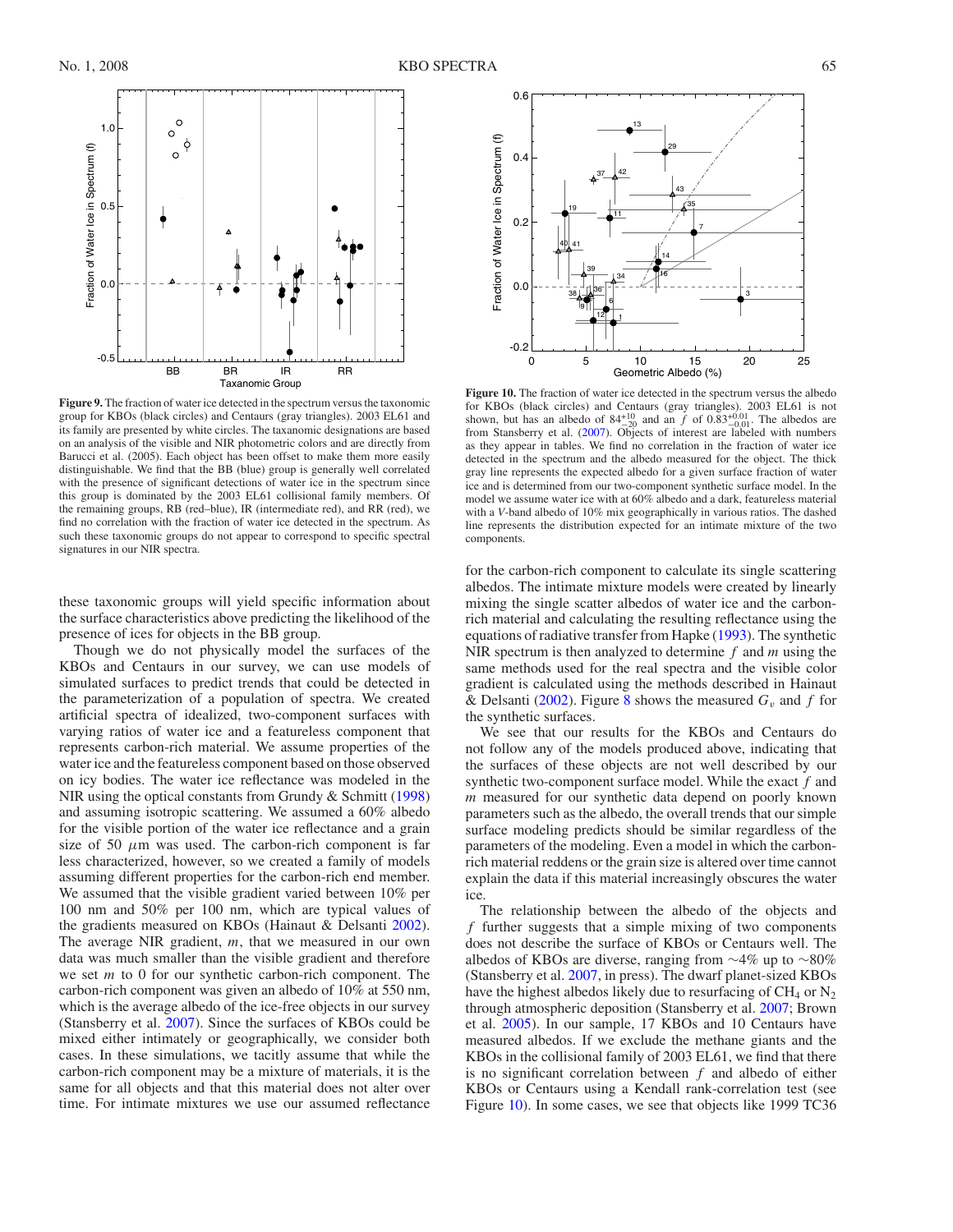

<span id="page-11-1"></span>**Figure 11.** The fraction of water ice detected in the spectrum versus the diameter of KBOs (black circles) and Centaurs (gray triangles). The objects are labeled with numbers corresponding to their appearance in the tables. We find a correlation between the size and the degree of water ice detected for KBOs. A Kendall rank correlation gives a correlation coefficient of 0.5 with a probability of obtaining this value for a random data set of 1%. A similar correlation is not seen for Centaurs.

have significant detections of water ice on their surfaces but have low albedos, 7%. Again, using the same two-component synthetic surface models described above, we calculated the expected visual albedo as a function of *f* (Figure [10\)](#page-10-1). It is apparent that our two-component description of the surface fails to describe the data and that any new formulation of the surface characteristics must allow for a variety of albedos for a given abundance of water ice.

While there appear to be no clear trends in the colors or the albedos of KBOs and Centaurs and fraction of water ice in their spectra, we do find that there may be a correlation in the KBO population between *f* and the diameter. A Kendall rank-correlation test gives a correlation coefficient of 0.5 with a probability of obtaining this correlation coefficient for a random data set of 1%. Barucci et al. [\(2007\)](#page-12-0) noted this trend for the largest KBOs, but Figure [11](#page-11-1) shows that this trend nominally extends down to moderate-sized KBOs in our survey and is not the result of observational bias against detecting water ice on smaller objects with lower signal-to-noise spectra. This trend may indicate that the formation of water ice on the surface is geophysically controlled as larger objects have greater heat from accretional energy and radiogenic materials than smaller objects. The higher heat available would make it more likely for these objects to experience geothermal processes, though there is no indication of recent geological activity.

However, we do not detect a correlation between size and the fraction of water ice in our sample of Centaurs. In contrast to the KBO population, we find that Centaurs of similar sizes can have a wide range in water ice abundances on their surfaces. This suggests that the processes that control the presence of water ice on the surface of Centaurs could be different than those on KBOs. We investigated if a mechanism relating to the far warmer temperatures on Centaurs may be responsible by examining the relation of *f* with perihelion distance. There too, a Kendall rank correlation test gives no significant correlation between the perihelion distance and *f* .

In general, we find no correlation between the NIR surface characteristics and the orbital elements of the KBOs or Centaurs



<span id="page-11-2"></span>**Figure 12.** The orbital parameters of objects in our survey. KBOs are represented by circles and Centaurs by triangles. Shading represents the fraction of water ice in the spectrum,  $f$ . The white data points are objects with  $f > 0.4$ , medium gray have  $0.4 < f > 0.2$ , and dark gray have  $f < 0.2$ . The white objects are concentrated in orbits near 2003 EL61 and are the collisional family members. The remaining objects with moderate water ice detection are scattered throughout the trans-Neptunian region. Once the 2003 EL61 family is discarded, we find no correlation between the NIR spectral properties of the objects in our survey and their orbital parameters.

in our population other than what has been previously noted for the collisional family of 2003 EL61 (Brown et al. [2007b\)](#page-12-2). Figure [12](#page-11-2) shows that the orbital elements of our sample with both icy and non-icy objects are evenly distributed through the Kuiper belt's hot classical and scattered populations. As such, we conclude that no correlation seems to exist amongst the KBO orbital parameters for these dynamical populations and *f* above what has been previously been noted for the 2003 EL61 family.

Finally, the coincidence between icy surfaces and moonforming collisions on 2003 EL61 and Pluto prompted us to examine if this trend extends to the other icy KBOs. We note that a number of objects in our survey with significant water ice absorptions including 2003 AZ84, Quaoar, 2003 TC36, and Ceto have satellites or are binary (Noll et al. [2007\)](#page-12-56). Orcus, while not in our survey, also fits with this trend. It may be that collisions emplaced water ice on the surfaces of these objects, but the spectra offer no definitive indications of a particular mechanism. Alternatively, 2002 UX25 has a satellite but shows no signatures of water ice. With these limited data, it is unclear what trend, if any, exists between collisions, the abundance of water ice on the surface, and the presences of satellites in the KBO population.

#### 6. DISCUSSION

<span id="page-11-0"></span>The lack of obvious trends in color, albedo, and spectral characteristics suggests that multiple coloring agents are present in a variety of mixing ratios on KBOs. Different grain sizes of the carbon-rich materials may account for some of the observed variation in the visible gradients and albedos, but it cannot fully account for the diversity of surface properties seen in the Kuiper